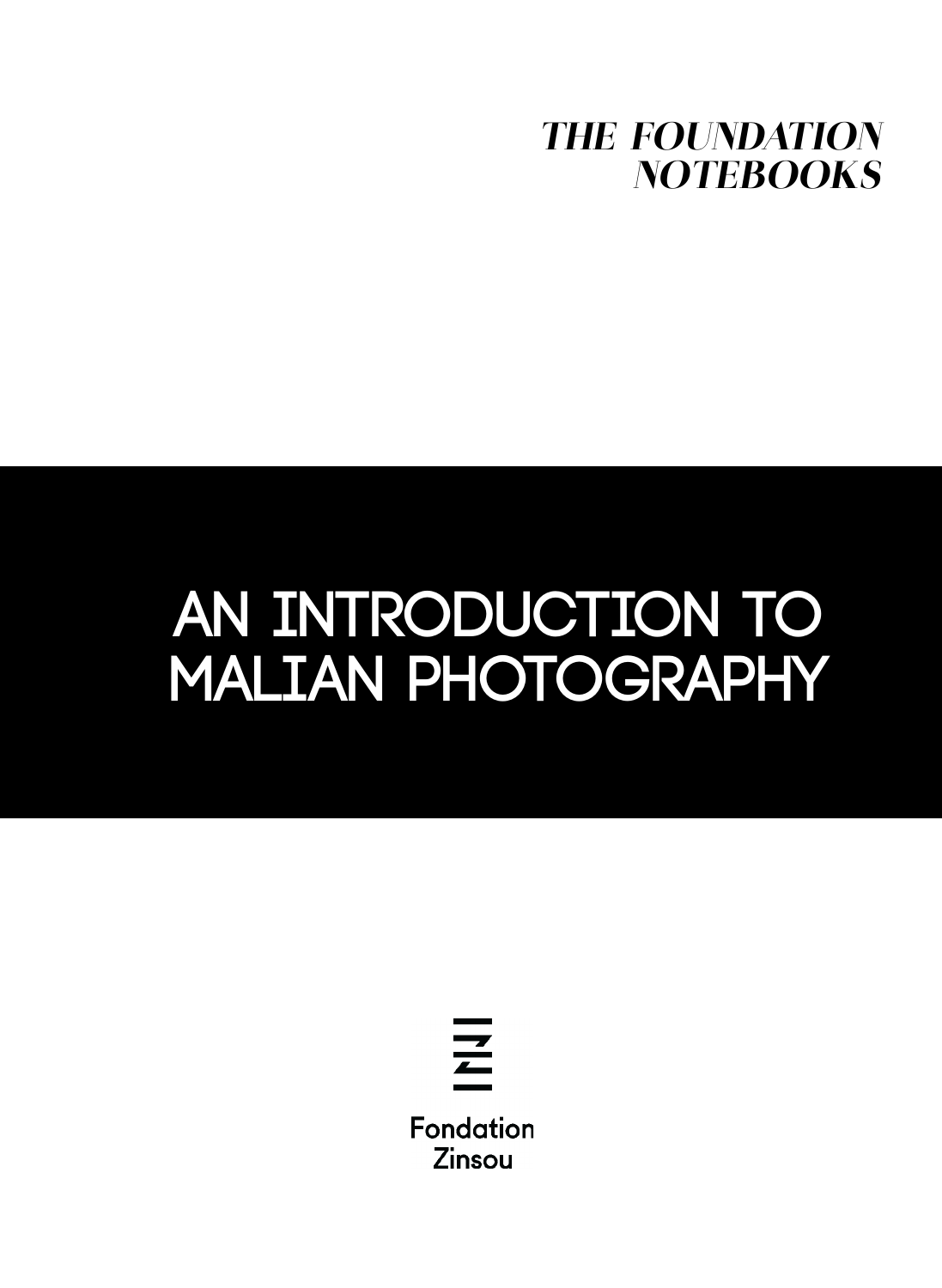**ORIGINAL TEXT IN FRENCH** Erika Nimis

**ENGLISH TRANSLATION EZTraduction** 

**PHOTOGRAPHIES**

© Malick Sidibé

© Seydou Keïta

**COORDINATION** Aurélie Lecomte

**GRAPHIC** Bob Marcellin Totihin

© 2017 - Fondation Zinsou Dépôt légal n° xxxx du jj mm aa Bibliothèque Nationale - 2ème trimestre ISBN : xxx-xxxxx-x-xxx-x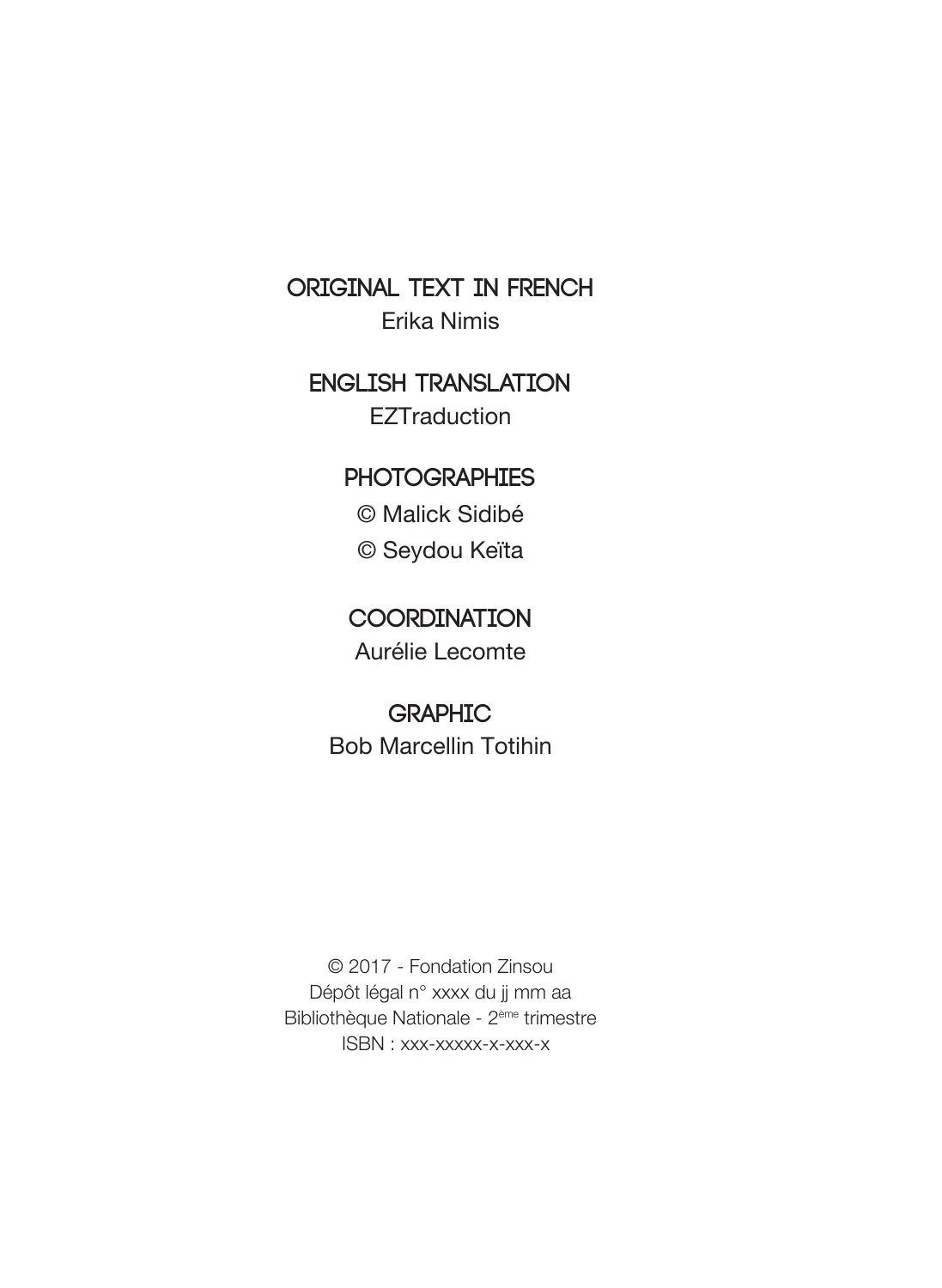## Erika **NIMIS**

Historian and specialist in African photography. Her writings and other communications aim to draw attention to photography produced on the African continent, with a particular stress on the importance of archive conservation. She is currently a lecturer at the University from Quebec in Montreal, and has published several works and articles on this same topic $^1$ .

<sup>1.</sup> Her doctoral thesis work has appeared in this publication: : Photographes d'Afrique de l'Ouest : l'expérience yoruba, Paris : Karthala, 2005.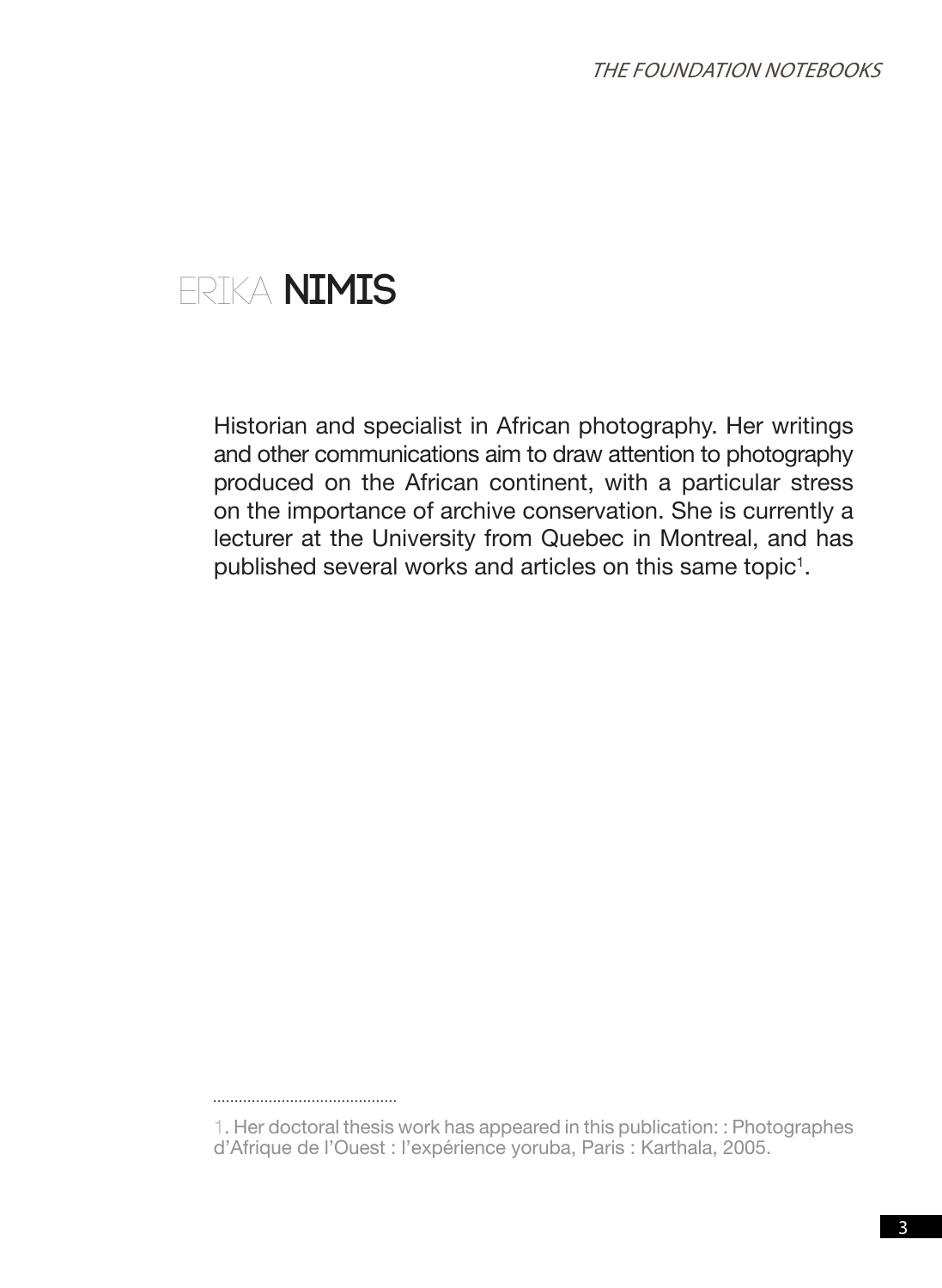THE FOUNDATION NOTEBOOKS



THE BEGINNINGS OF PHOTOGRAPHY IN MALI

BAMAKO, COLONIAL CAPITAL

WHERE IT ALL BEGAN... PHOTO-HALL SOUDANAIS

PIONEERS: TALENTED AMATEURS

THE 'GOLDEN AGE' OF PHOTOGRAPHY STUDIOS

PHOTOGRAPHY MAKES ITS WAY INTO MALIAN **SOCIETY** 

THE ARRIVAL OF COLOUR

THE PHOTOGRAPHERS' REACT...

THE LIFE OF A PHOTOGRAPHER IN BAMAKO TODAY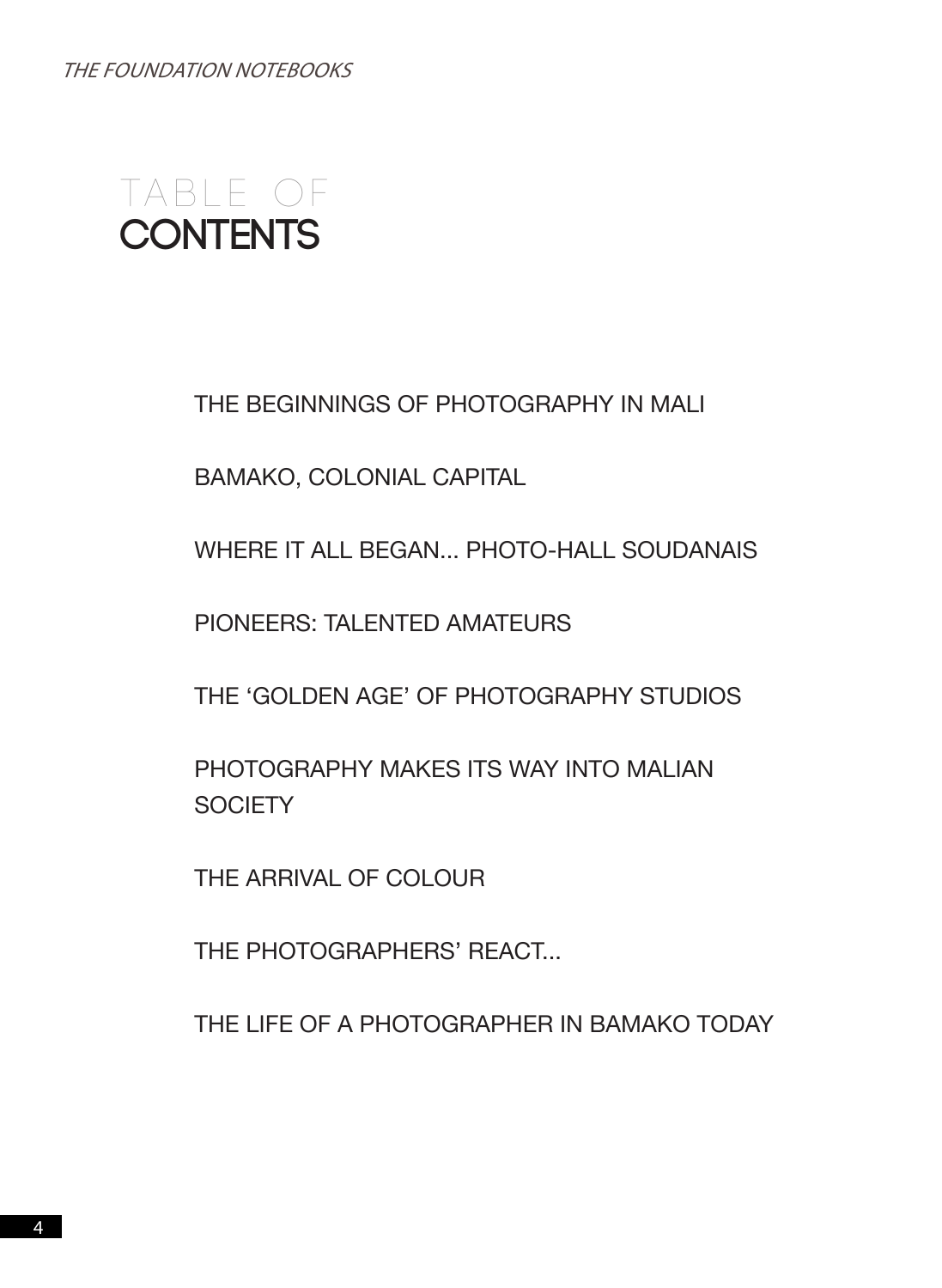# **AN INTRODUCTION TO MALIAN PHOTOGRAPHY**

By Erika NIMIS

## **THE BEGINNINGS OF PHOTOGRAPHY IN MALI**

From the moment of its invention in 1839, photography was introduced to the African continent, but in an uneven way. Because of the heavy material requirements it required, it remained confined to the great coastal urban centres that had been in contact with Europe since the 15<sup>th</sup> century...

Handling this new tool also proved challenging in this region of the world, where climatic conditions were hardly favourable. But as of the 1880s, instant photography started to develop: in the United States, Kodak marketed a 9x12 boxcamera for use by the general public.

At this time, although Freetown, capital city of Sierra Leone, numbered seven studios run by African photographers, in French-held territories (such as Dakar or Porto-Novo), the only photographers to be found were French. Photography initially served as an essential tool for colonial undertakings, motivated for the most part by the search for new economic outlets.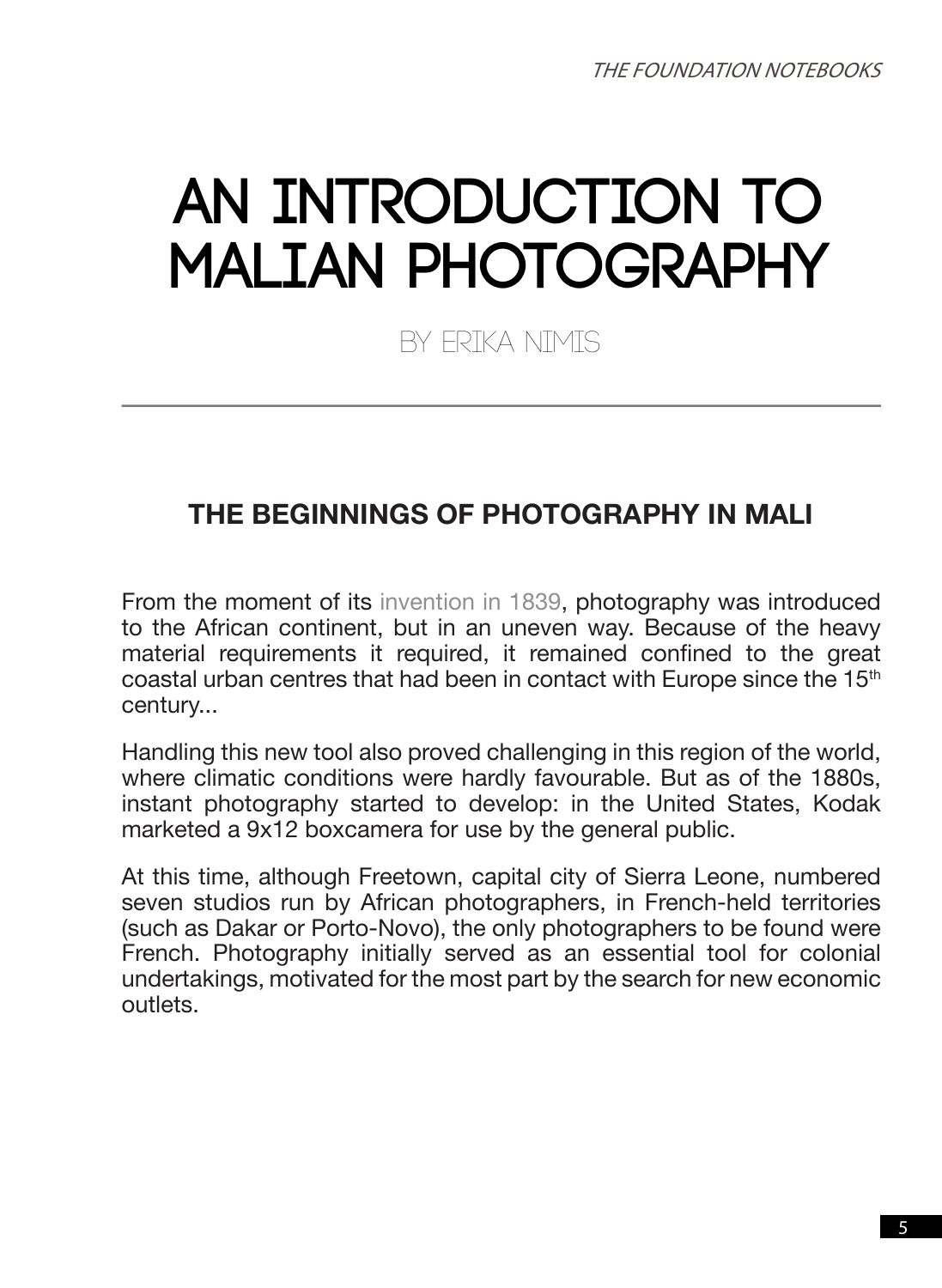#### Scientific and military expeditions

Among the first explorer-photographers, Jules Itier travelled to Senegal and Guinea as early as 1842. At the time, he produced daguerreotypes, of which, unfortunately, no trace remains today. He was not the only one to use photography to document his travels – indeed, the entire scientific community had set to recording these "first contacts". But all this photographic production remained first and foremost a testament to a strongly ethno-centrist European civilization, with its desire to label everything, as if in a large living museum.

Photography became the privileged medium of most of the main figures of the colonial conquest, starting with military men. The idea of organizing photographic missions alongside military expeditions quickly came to pass. In 1862, industrialist Disdéri - who contributed to the popularization of photography with the invention of the cheap, standardized 'business card' format - suggested the creation "within the army, of the fast, exact and powerful means that photography puts into our hands today". During the last quarter of the 19<sup>th</sup> century, soldiers and travellers criss-crossed the region of modern-day Mali: Paul Soleillet (1878-1880), Joseph Gallieni (1880), Gustave Borgnis-Desbordes… The latter entered Bamako, a city of strategic importance, on 1 February 1883, in the midst of a fierce battle between the French and the great chief Samori Touré, the main challenger to colonial expansion. The first photographs taken in Bamako probably date from this period of military conquest. The photographs produced by the Borgnis-Desbordes mission of 1882-83 contained sites, landscapes and portraits - grouped or individual - of African men and women employed for their knowledge of the local area and languages… These interpreters, guides, riflemen and baggage-carriers were the first points-of-contact between the military mission and the local populations.

The role of the colonial army in the diffusion of photography reaches its peak during the two world wars, which indelibly marked first half of the 20th century. During the First World War, a little more than 40.000 Malians were sent to fight for France. During the Second World War, the material and human costs borne by French West Africa (AOF) were even greater. Some of the elder photographers in Bamako perfected their technique during their enforced stay in Europe.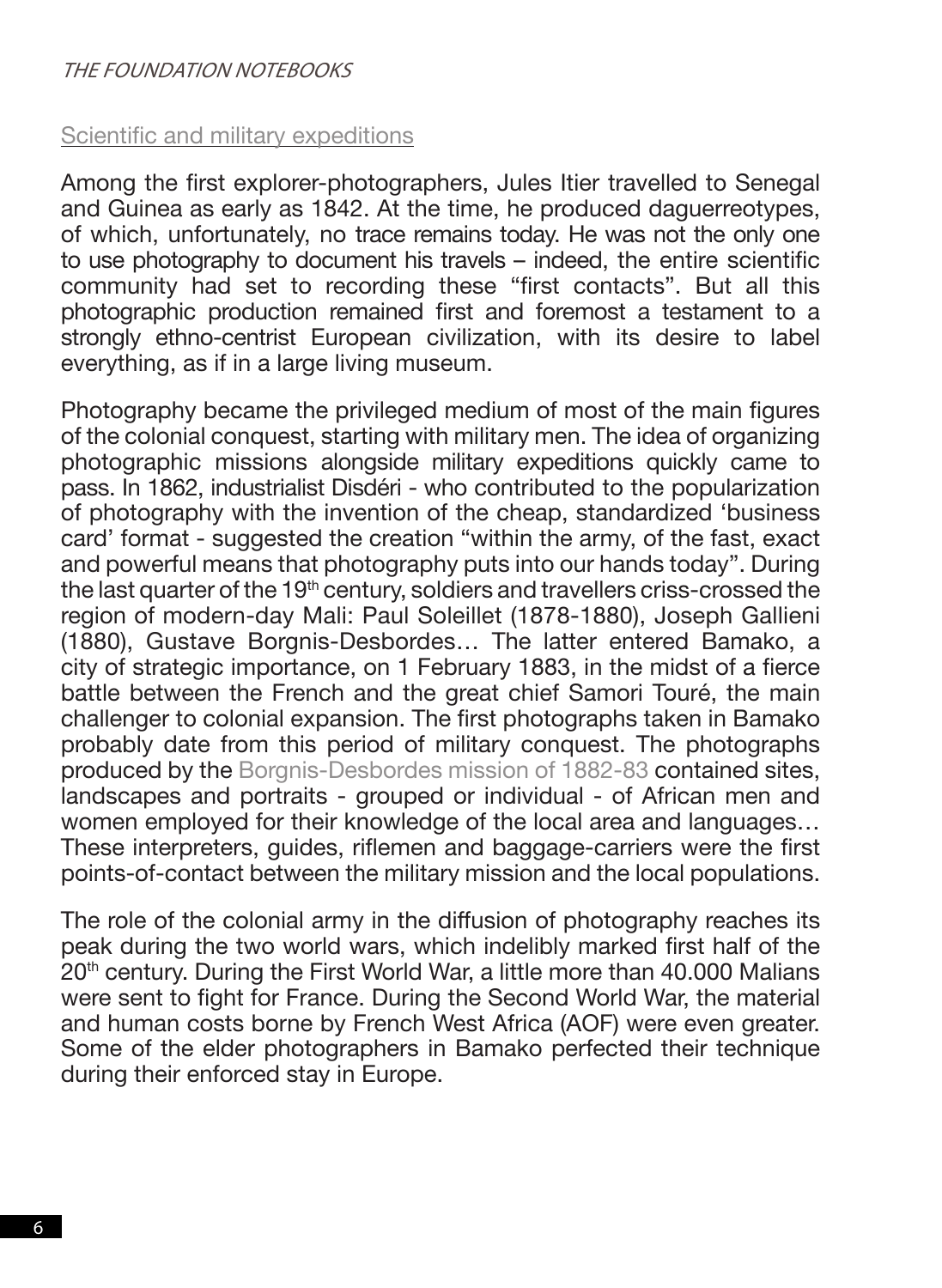#### Religious missions

For missionaries, as well as the military, photography became an indispensable tool, as is still evidenced today in the vast photographic records left behind by religious missions.

In Mali, the Fathers of the Holy Spirit were the first to settle - opening a mission in Kita in 1888, followed by a second in Kayes in 1893. Following their lead, the White Fathers settled in Ségou, then in Timbuktu in 1895, to cover the entirety of present-day Mali from 1901 onwards.

Kita, a village occupied by French troops from very early on in the colonial campaigns, became one of the first centres of Catholicism in Mali. Photographer Felix Diallo was born at the Kita mission in 1931. The first picture of him as a child - in the company of his sister - was taken by a White Father. However, outside of the mission, photography didn't seem to take hold: when Diallo set out on his own in Kita, he ran into serious difficulties trying to ply his trade. "In Kita, in '55, nobody knew anything about photography. The mothers did not want to have their children's photograph taken", and a similar sentiment prevailed amongst the elderly, who very often refused to go in front of the lens.

#### Colonial civilians

In addition to explorers, soldiers and missionaries, the activities of regular civilians, civil servants or tradesmen, who came seeking fortune in this remote region should not be overlooked.

To fulfil its dreams of grandeur, France launched a vast campaign of public works (roads, railways, bridges) in the late 19<sup>th</sup> century. Starting at the end of the 1880s, Ernest Portier, "Director of Railway Services in French Sudan", took a series of photographs documenting the construction of the Upper Senegal railway. This great undertaking – which required the forced labour of hundreds of thousands of Africans displaced for the task - was also an opportunity to establish new cultural and technical links between native populations and the colonials.

The upheavals caused by colonization over a very short time, was a favourite subject of colonial photographers, who generated a vast quantity of images exalting these "Empire builders".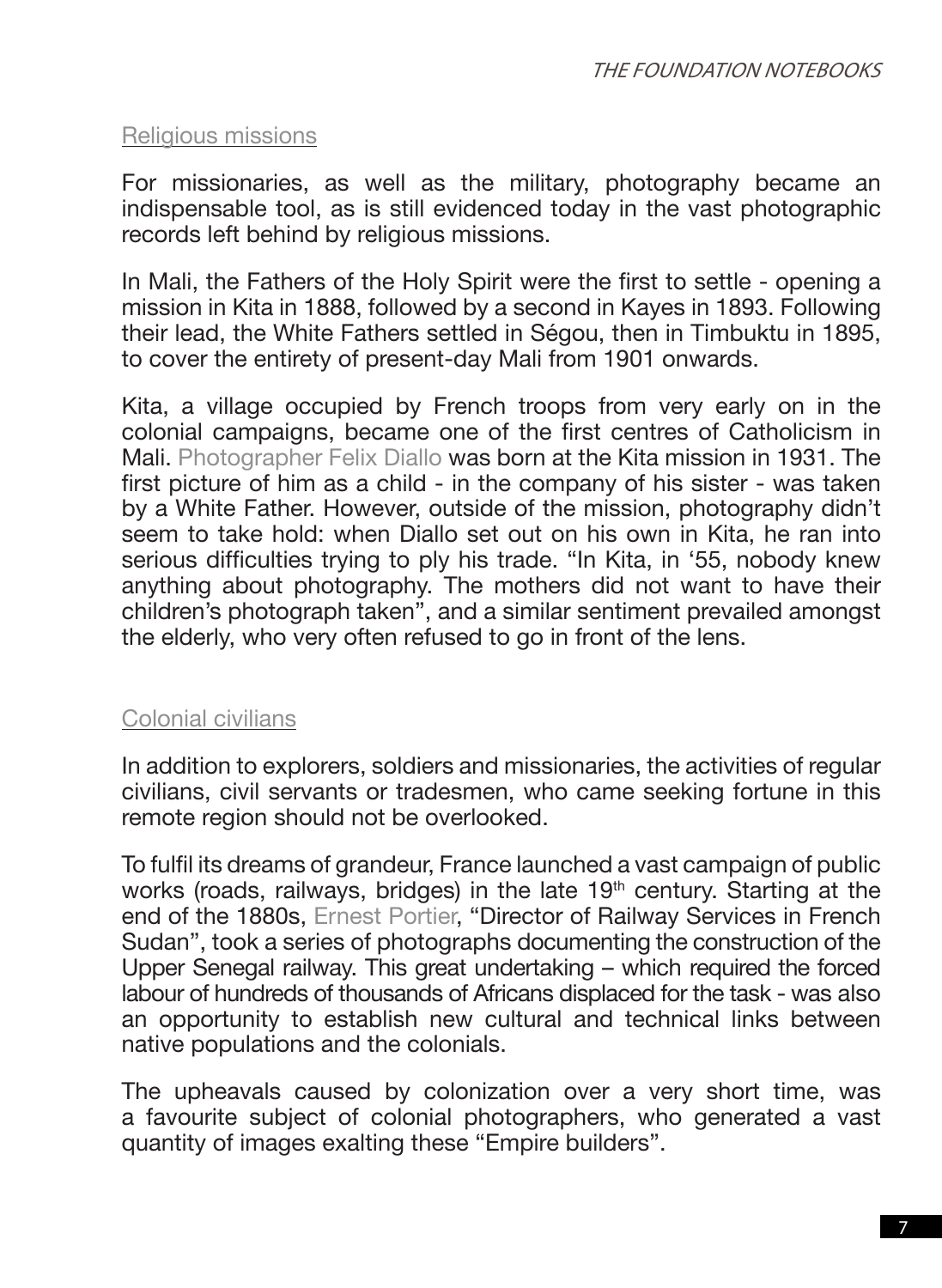## **BAMAKO, A COLONIAL CAPITAL**

#### An inland city

Bamako is a city whose geographical situation makes it a nerve centre for commercial transaction: a river city, with an agricultural and commercial vocation, and a crucial stopover for merchant caravans. Bamako was not born solely from the will of the colonial power in the 1880s. "Trade had long flourished there; it was, on the Niger River, the most remote depot the caravans of the Moors of the Sahara could reach, where they traded with the Mandinka of the West" (Cape. Piétri, 1885).

On 4 December 1920, Upper Senegal and Niger became the French Sudan. Little by little, a different Bamako emerged: as a strategic communication point, the city underwent an accelerated urbanization from the 1930s onwards, with a massive influx of labourers from the surrounding regions. In the period before the Second World War however, in line with other interior cities such as Ouagadougou, Bamako did not experience the same development as the richer coastal cities, which were more densely populated and marked earlier by European presence.

#### The first traces of commercial photographic activity in Bamako

The first tangible traces of commercial photographic activity date back to the 1930s, at the beginning of Bamako's explosive growth**.** Previously, commercial photography in Bamako existed almost exclusively through the production of postcards. From 1900, François-Edmond Fortier, the most famous of postcard producers, passed through Bamako just before the city became the colonial capital, in 1906-1907.

In the 1920s and 1930s, the names of certain photographers gained in notoriety: Mr. Merle, Bamako's very first photographer, and Mr. Andréef. It was around the same time that Pierre Garnier cornered the Bamako photography market.

In the 1930s, in tandem with the arrival of colonial families, the trade of luxury goods developed in Bamako. Thus began the 'Pierre Garnier era' and, following in his footsteps, the very first generation of Bamakois photographers.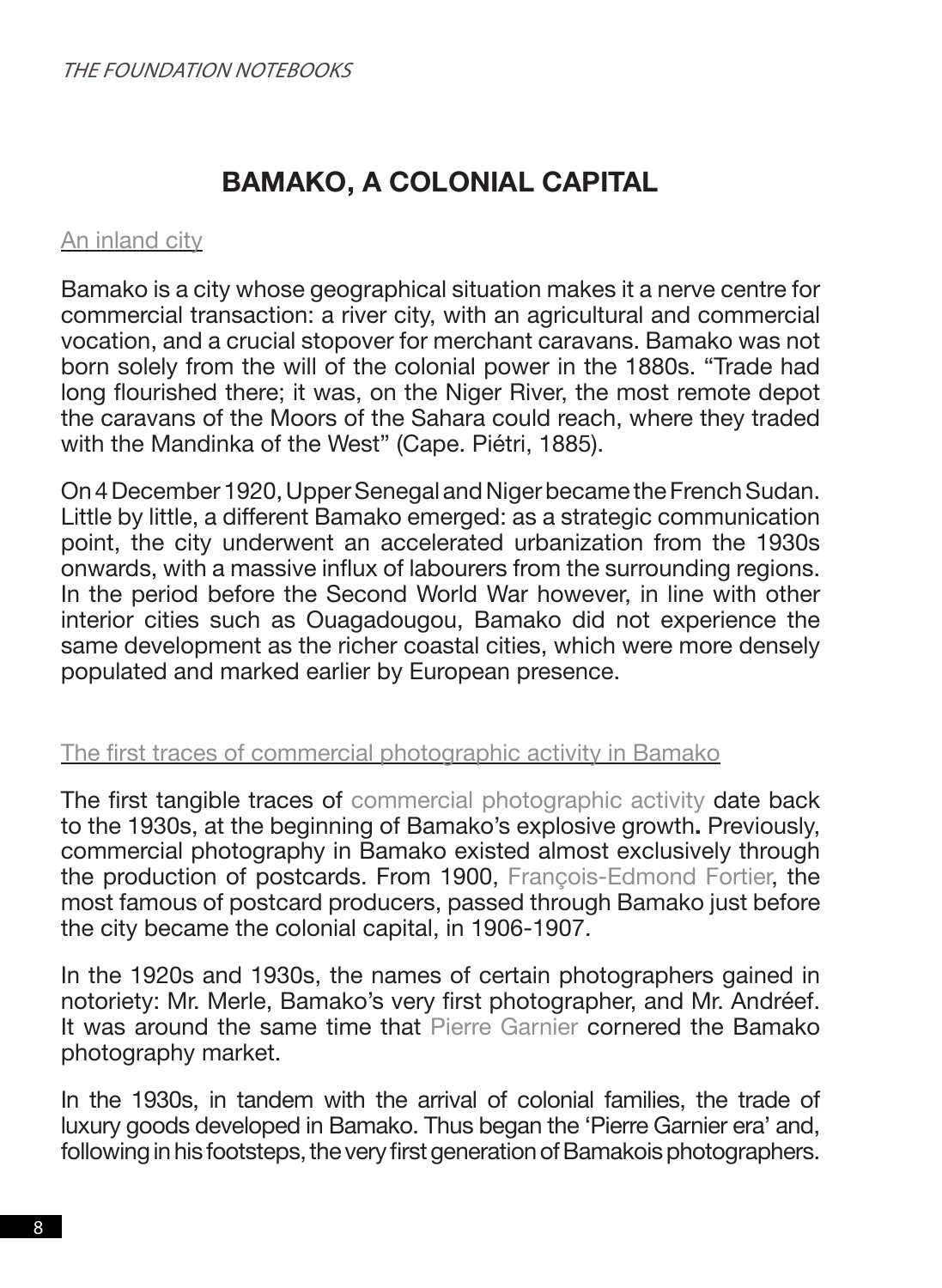## WHERE IT ALL BEGAN. PHOTO-HALL SOUDANAIS

There is a risk of over-stating the role of a man who, after all, was merely a "photo-film dealer". However, it was certainly Pierre Garnier who opened the first photography shop in the Sudanese capital in 1935. P. Garnier was only 15 years old and already spoke fluent Bambara. All the older generation photographers remember him and refer to him as Bamako's first photographer.

From 1935 to 1954, he devoted himself entirely to his Photo-Hall Soudanais, working very early on with Sudanese employees of his own age. He had one big advantage: he was able to speak the local language, which facilitated contact not only with his employees, but also with his Sudanese customers, amongst whom were photographers Youssouf Traoré, Mountaga Dembélé and Seydou Keïta.

Photo-Hall Soudanais covered all of the interior of French West Africa. Its principal customers were civil servants based as far away as Côte d'Ivoire, Dahomey (modern-day Benin) and Togo. The store was a great success, which was due in part to how very little competition it faced inland. In almost twenty years of existence, the only time the studio's activity dwindles was during the Second World War.

Felix Diallo**,** from Kita, started as a cleaner in the store, before starting out in photography in 1952, learning to compose shots, after a lengthy apprenticeship in the "ceremonial" work of the darkroom. He went on to learn how to handle the camera, by listening to the advice that P. Garnier shared with his customers.

In addition to the sale of material and products, developing films for private individuals by correspondence, P ierre Garnier's shop also offered identity photos and portrait photography renowned throughout the French Sudan. Photo-Hall Soudanais contributed to the emergence of a first generation of Malian photographers, who frequented the store, either as employees or customers.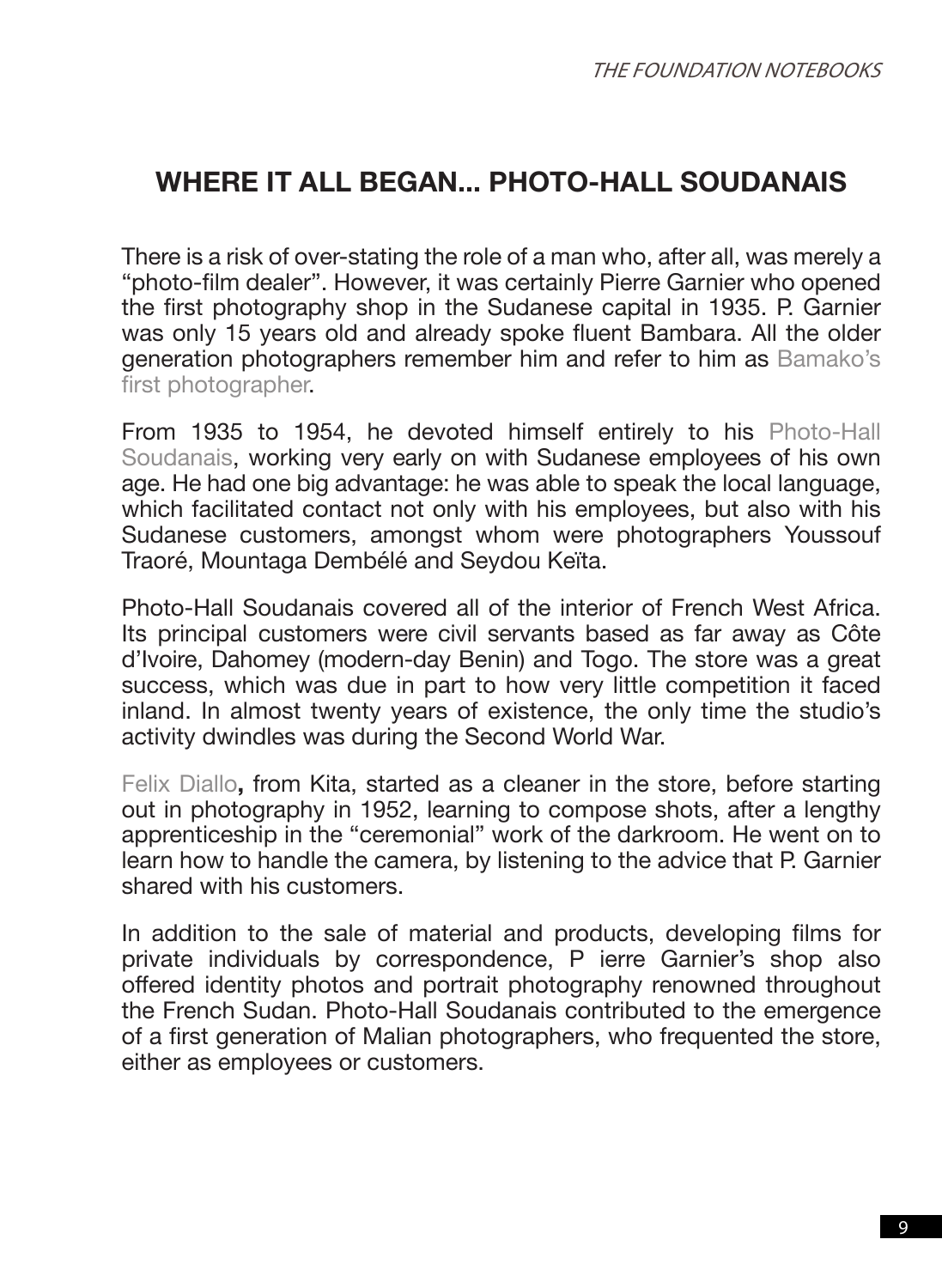### **PIONEERS: TALENTED AMATEURS**

The 1930s saw the birth of the very first generation of Malian photographers. A great majority of them were in permanent contact with the colonial community.

#### Their path

This entire generation, with a few rare exceptions, were schooled 'with the Whites', which was not very widespread at the time. Born into notable local families for the most part, they benefitted from family relations.

Administrators, but also soldiers, would act as springboards. The brotherin-law of Barou Keïta, a soldier from Martinique based at the camp in Kati, introduced the young Barou to photography in 1936. The latter obtained his first camera from France by collecting points from Melia cigarettes packs. Thanks to his soldier brother-in-law and to the empty packs of cigarettes, which he collected in the camp, he became one of the leading photographers in Bamako.

In the 1950s, Malick Sidibé came to the attention of the regional commander in Yanfolila for his drawing talent, and thus turned away from his destiny as a "son of a peasant herder in the bush", to be taught at the Maison des Artisans Soudanais, in Bamako.

But photography remained a highly censored activity, which was existed first and foremost to serve colonial interests. The censor monitored and limited access to photographic trades in the French territories.

Generally, the first photographers were colonial civil servants, mainly teachers. By taking commissioned photographs during his spare time, Mountaga Dembélé**,** although still an amateur, managed to earn a living as a professional. Even now, the majority of photographers follow this same path. In colonial times, it was a prestigious occupation: the teacher was a respected and heeded authority.

In the bush, the first photographers found themselves caught between two worlds: the ancestral, and the colonial, which had to be dealt with. Such was the case for Barou Keïta and Felix Diallo. Mountaga Dembélé,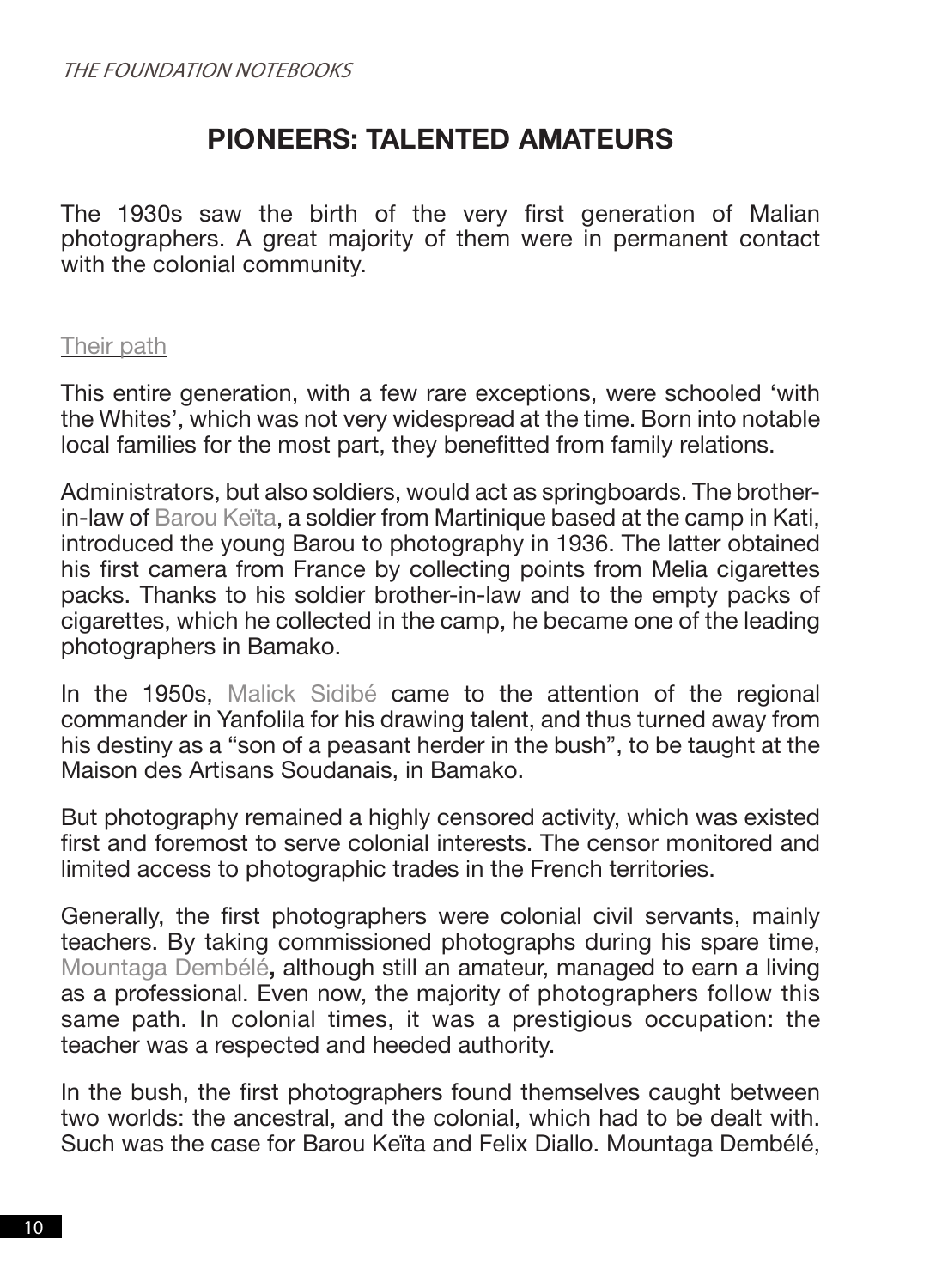"teacher-photographer" transferred all over French Sudan, was able to spread photography outside of the principal cities.

#### Adapting techniques to local conditions

Photographers - especially when in the bush, but also in towns, where only the European districts were reliably served by electricity – had to draw on their ingenuity to develop and shoot their pictures. Mountaga Dembélé used the dynamo from his bicycle, as one of his pupils or children turned the pedals. He also used daylight, and the light from Petromax lamps (burning petrol fumes). Indeed, as he was busy during the day with his job as a teacher, he could only devote evenings, after nightfall, to his photography. "People came to my house. My bedroom became a studio." "I shot and printed film all in the same night"; and the next morning, "when I left for work at the school, Madam was busy with the glazing", on a car windshield. The principle of direct printing, with a printing frame, was followed by all photographers of the time.

#### First customers

In the 1940s, the first craze for portrait photography swept through Bamako. In the African districts, outside of the colonial centre, photography was practised outside, in the courtyards of smallholdings, with a sheet as background or a simple blank wall. Photographers worked from home, in their courtyard. They could also work off-site, in spite of the rather cumbersome material (a 13x18 apparatus). Their principal customers were close relations and, more generally, notable figures in society. Photography was not yet widespread and remained the prerogative of a certain 'elite', an urban population which took a greater interest in the role of the photographer than the countryside population, who remained little concerned with the technological contributions of the Europeans.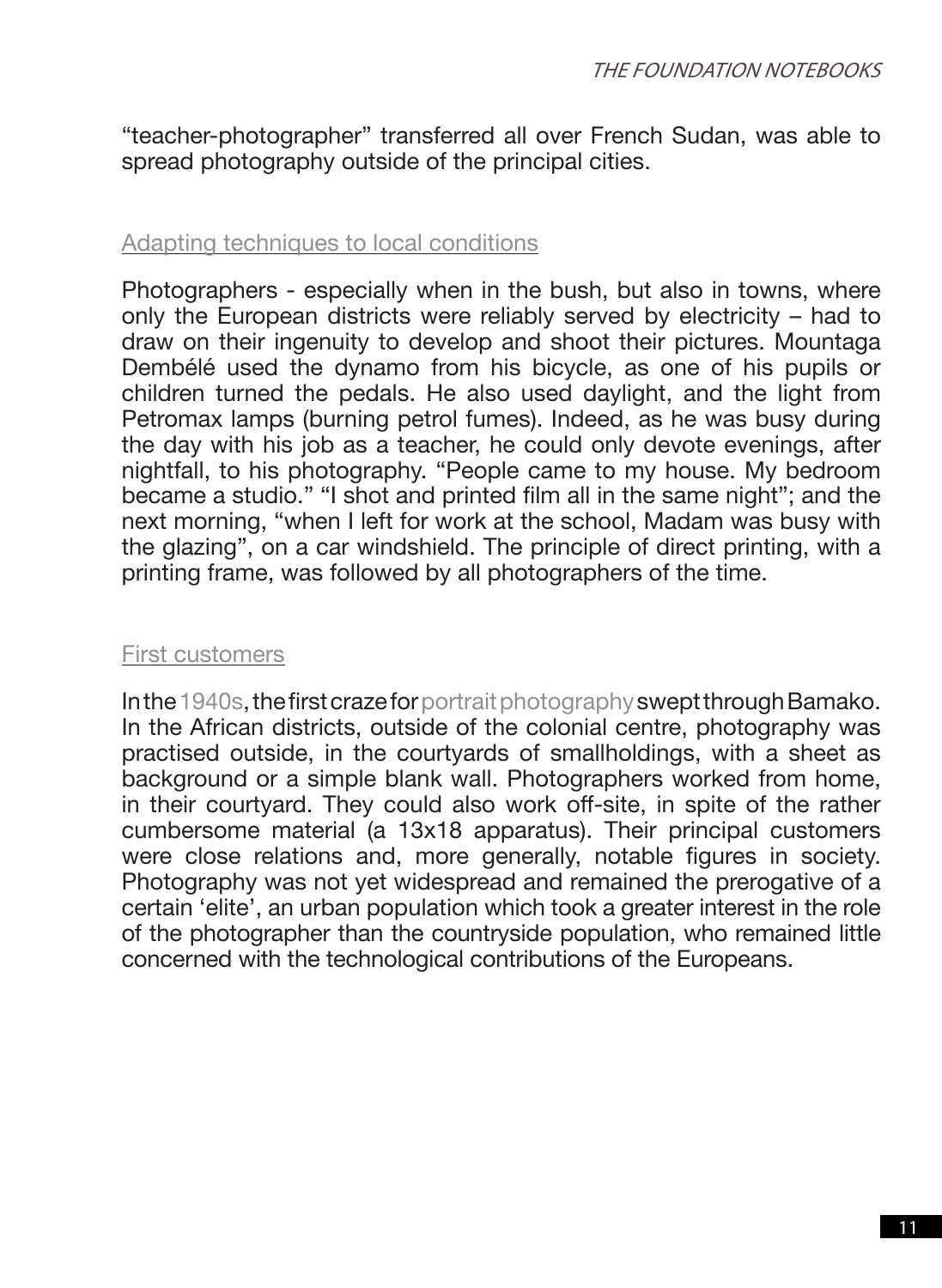## **THE 'GOLDEN AGE' OF PHOTOGRAPHY STUDIOS**

In the aftermath of the Second World War, the French colonies in Africa awoke to a new world. The moment had come for a movement towards greater equality and a growing political conscience was emerging. Between 1949 and 1959, the population of Bamako doubled. In this changing atmosphere, photography moved into its second phase of development in the French Sudanese capital.

#### The frenetic evolution of the photographic trade

The upswing in photographic activity in Bamako in the period immediately following the war saw a plethora of new shops being opened by French and Lebanese traders. These new stores competed with the one, which, until then, had monopolized the market: Photo-Hall Soudanais.

Mr. Arys opened La Croix du Sud, and, at the same time, P. Garnier closed Photo-Hall Soudanais. Thereafter, Mr. Thuillier became the owner of La Croix du Sud, and remained at its helm until 1993, when he sold his shop to colour lab Express Photo. La Croix du Sud was, for the second generation of Malian photographers, what Photo-Hall Soudanais had been for the first.

In 1955, Gerard Guillat, who had initially come to Bamako to manage La Croix du Sud, employed a young graduate of the Maison des Artisans Soudanais, Malick Sidibé, to decorate his own store; Photo Service. G. Guillat - soon to be known as "Gégé la pellicule" ('B-Roll Gégé') - did studio photography, but also a little photo-reportage around the region. His customers were, for the most part, soldiers and civil servants of Koulouba (the hill where the residence of the governor was situated). He ended up leaving Bamako in 1958. Photo Service did not disappear immediately however: it was taken over again soon thereafter by Mr. and Mrs. Touveron, and survived until 1962.

Since 1960, independence had brought with it a decrease in European presence within the commercial sector. In 1962-63, Mrs. Touveron became Mrs. Rolde and a new store: Photo Ciné. The new shop was located very close to La Croix du Sud. Fierce competition arose between the two stores.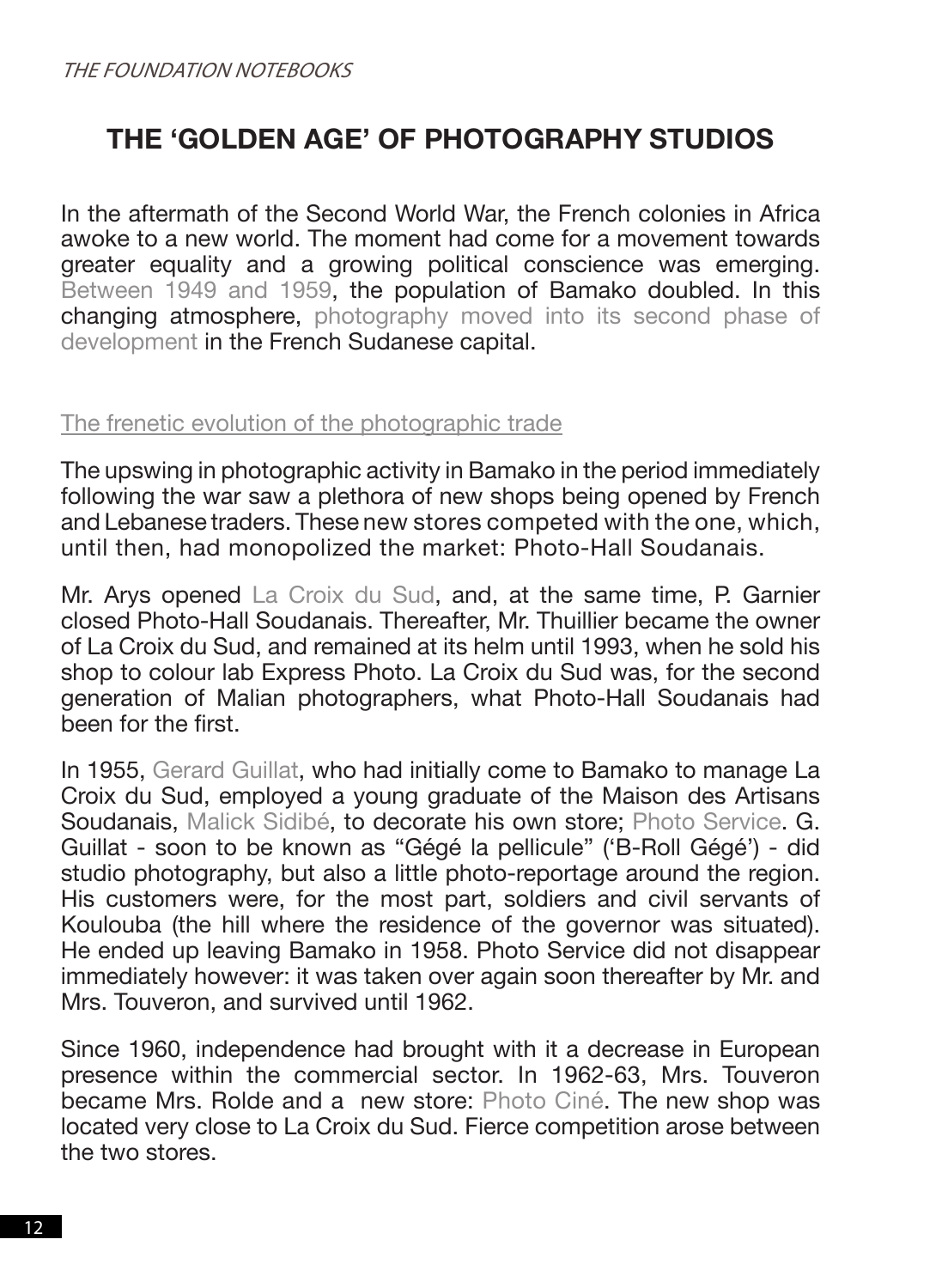The Lebanese community in Bamako is relatively ancient. From 1945 to 1964, it settled more definitively in Bamako, having been more nomadic for a long time. Two Lebanese-owned stores have remained famous to this day: Photo Club, open for business in the years 1958-59 and Photo Service, which welcomed customers from 1962 to 1970.

#### Seydou Keïta, portrait photographer

While the small French-Lebanese photographic community started to expand, unbeknownst to them a group of Bamako photographers began developing thriving photographic activities, one of the leaders of which was Seydou Keïta. Seydou Keïta has maintained almost his entire catalogue of images as one and for this is considered the 'Father of Malian photography', thanks to the various exhibitions that allowed him and his work to become known in many Western countries.

Born in 1921 in Bamako, he did not come to photography in the usual way, that is to say via the colonial administration: he was a cabinetmaker by training. He was initially introduced to photography by his friend and teacher, Mountaga Dembélé, after the Second World War. Following a few attempts with a Kodak Brownie (6x9 format), he truly took up photography as a trade in 1949 and bought a second-hand 13x18-format camera from Pierre Garnier. He set up a studio in his backyard in Bamako-Coura. It is thought that Mountaga Dembélé, who lived on the same block as Seydou at the time, entrusted him with the enlarger he had acquired in 1947 when his teaching obligations took him inland.

Armed with Mountaga Dembélé's advice, S. Keïta came into his own as a talented portrait photographer and welcomes the 'elite' of society at the time in his home studio until 1962, when he took up a post with the Malian administration and became a photographer with the Ministry of Security. Seydou Keïta spoke little about this 'second career', which ended in 1977. He died on November 22, 2001.

For nearly fifteen years in the 'New Bamako' (Bamako Coura) - a bustling district at the time - Seydou Keïta welcomed Bamako inhabitants, who primped and preened for the occasion. Photography was still the prerogative of people with a certain social status - wealthy, or at least wanting to appear wealthy. To help his customers feel like a superhero in front of the camera when the shutter clicked, the photographer provided a multitude of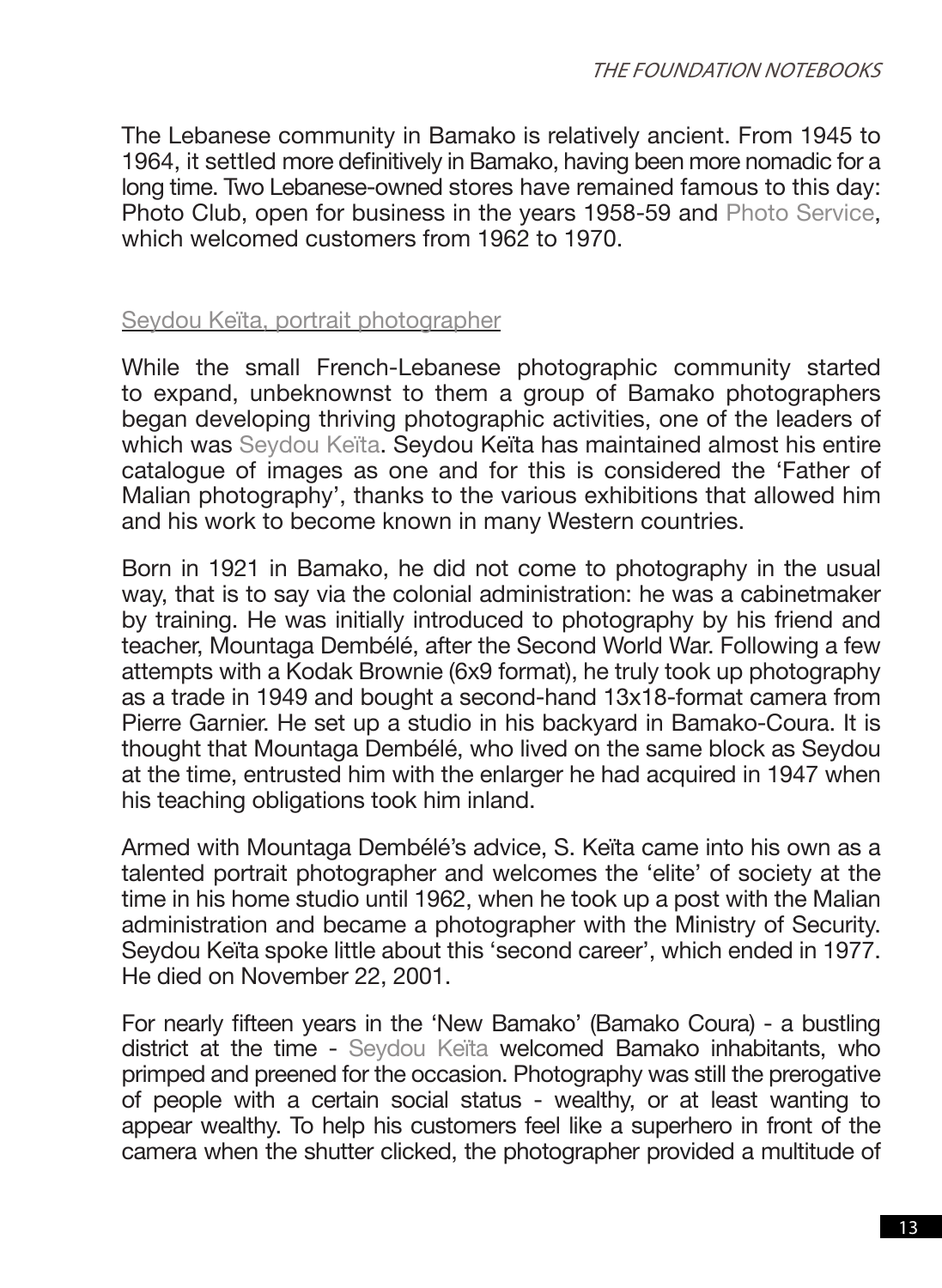accessories - clothing and furniture to fit any situation: *"in the studio, I had three different European suits, with tie, shirt, shoes, hat… the works. And all manner of accessories: pens, plastic flowers, radio-sets and telephones that I made available to the customers"*. Pedestal tables and tablecloths could also be found amongst the available props. Besides the background, made from fabric - either plain or patterned - hung in front of the wall of Keïta's house, this use of accessories recalled the ceremonial aspect of European photographic studios in the 20<sup>th</sup> century.

Keïta's portraits are a treasure trove of information about the evolution of Malian society on the road towards independence. The outward signs of wealth and of social position are clearly visible in the majority of the portraits. The practice of portrait photography gradually opened up to all the layers of the town population, but remained a luxury, which rhymed above all with social success.

#### Sakaly and Sidibé: the arrival of photo-reportage.

For the small band of Bamako photographers, independence marked the end of colonial restraints. From then on, photographers could leave their studio and explore the outside world, especially as new techniques (medium and small-format cameras, flash…) reached Mali around this time. The nascent Republic of Mali celebrated its birth. The hour called for optimism. In the first years under Modibo Keïta, photo-reportage blossomed, with two new names at the forefront that would come to be known throughout Bamako: Sakaly and Sidibé.

Abdourahmane Sakaly**,** of Moroccan descent, was born in Saint-Louis in 1926. He probably came to photography towards the end of the 1950s. His first studio opened in 1956. Today, his archives are very methodically preserved in boxes arranged by year and month. There are two boxes per month: one contains the negative prints from the  $1<sup>st</sup>$  to the  $15<sup>th</sup>$  of the month, the other continues from the  $16<sup>th</sup>$  to the end of the month. The precise date is indicated on the envelope, which contains the negative prints taken that day. Sakaly, just like Keïta, preciously guarded his archives; initially to satisfy any customers who might seeks reprints.

To find out more about Sakaly's beginnings, we questioned Barou Keïta (the very same who became a photographer in 1936, thanks to Melia cigarettes). During the interview, the elderly photographer declared a great admiration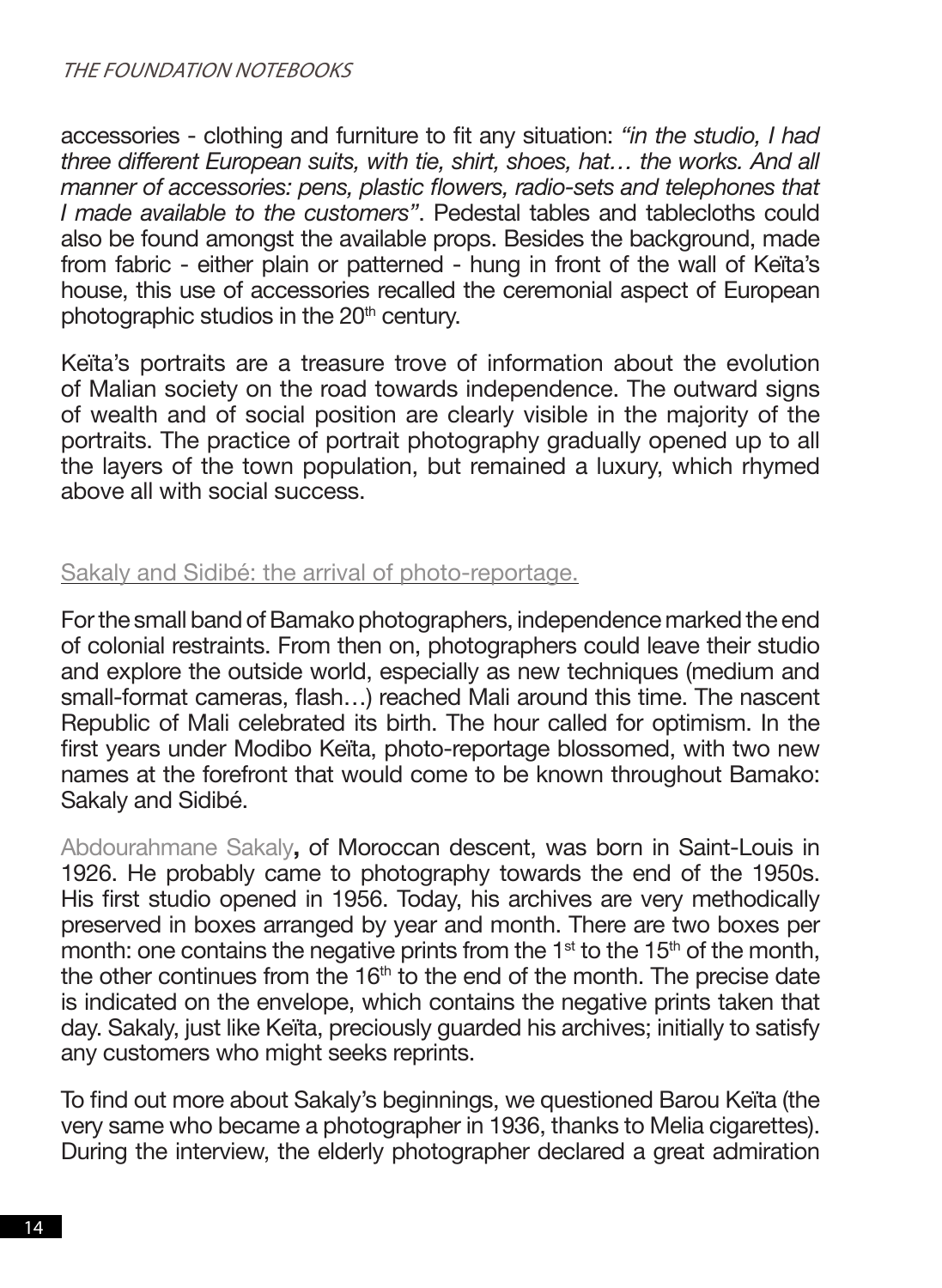for Sakaly as a generous, and very popular man. Sakaly's house was busy at any time of the day or night: "It was always packed - in front of our door you could find fifteen people, friends all, just chatting." Born in 1920, he was forty when he became a photograph printer at Sakaly's studio. He developed and printed at night, "from 8 in the evening to 4 in the morning", then went to work in the fields: "I had thirteen hectares and sixty ares. I wasn't born to sleep!"

The customers flowed into the studio: "sometimes, we went through ten to twenty rols of film per day", whereas "the others did nothing"; "we blew away all the other photographers in Bamako". It is certainly true that Sakaly remains etched in the Bamako consciousness as 'The' photographer of the city in the immediate aftermath of the independence. Many Bamako families have one or more portraits from the Sakaly studio in their photo albums. Upon his death in 1988 all the corporation members of the GNPPM (National Association of Professional Photographers of Mali) made a gesture of solidarity towards his family.

Sakaly was both a studio photographer and a reporter. He and his apprentices or colleagues went out to photograph all the areas of Bamako life: from adverts to school pictures, encompassing accidents, society evenings, official portraits - first Modibo Keïta and then Moussa Traoré - ... Covering official events was, for a long time, one of many engagements held in monopoly by Sakaly: "We trained many people, those attached to the Ministry of Information, the official photographic service created shortly after independence.

*Sakaly was older than me, and had a certain class: he mostly covered large banquets and evening events in large hotels, and important receptions. As for me, I preferred smaller parties and young people, but I also covered christenings, communions, weddings…" remembers Malick Sidibé.*

Born in 1936, Malick Sidibé was "the only one of my family to have left and been schooled by the Whites, in Yanfolila", and then to have moved on to Bougouni. In 1952, he enrolled into the Maison des Artisans Soudanais in Bamako, and then, with his newly held diploma, he was hired by Gerard Guillat in 1955. Initially, he worked on the cashier's desk in the store, little-by-little being introduced to, and familiarizing himself with, the work of the photographer. He carried out his first photo-reportage assignment in 1957. G. Guillat left Mali in 1958, leaving the running of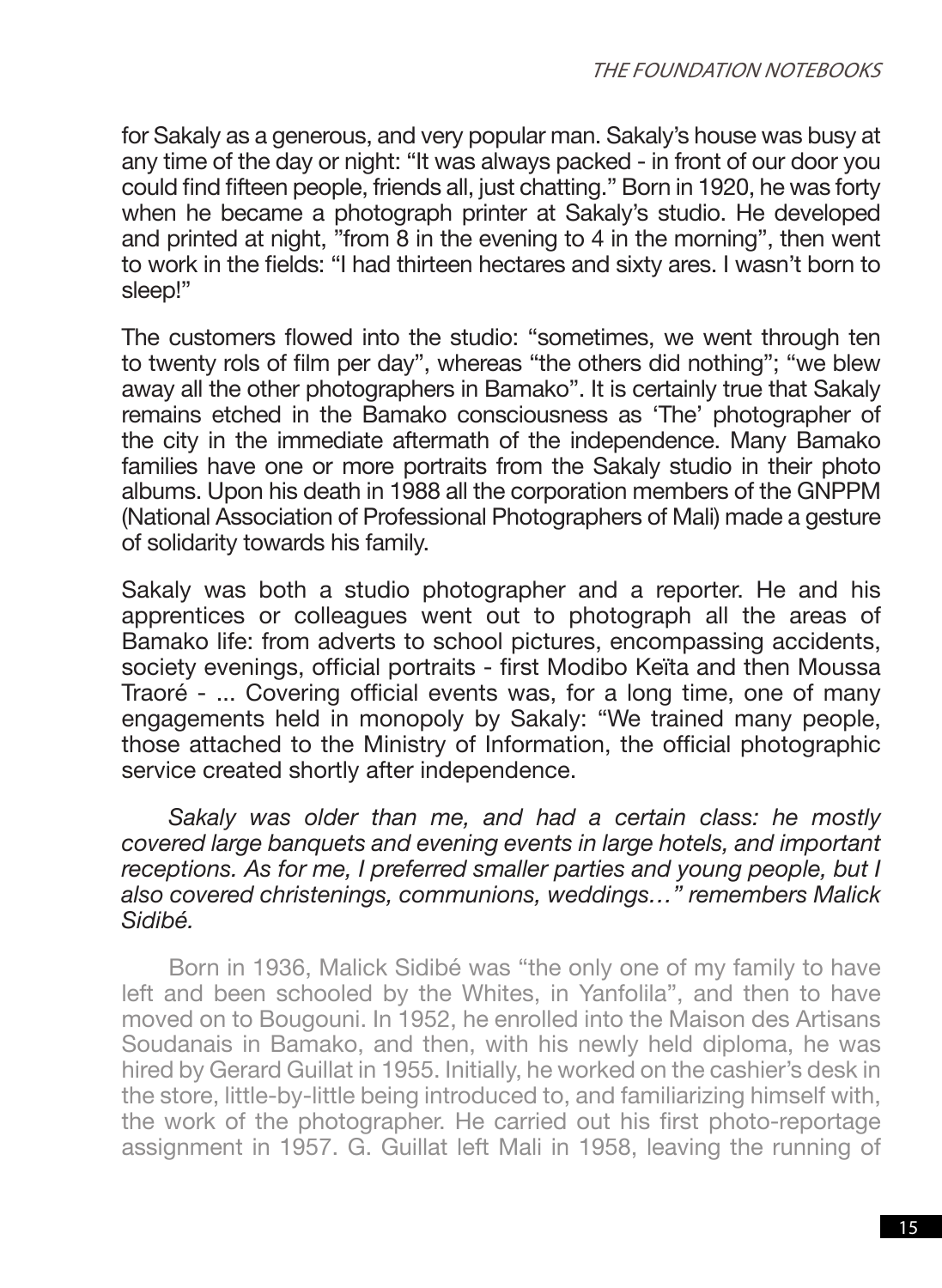#### THE FOUNDATION NOTEROOKS

his business to a manager until 1962. He would continue to maintain a correspondence with Mr. Sidibé, and even proposed that he take over the store in his own right. But the latter preferred to go a different way, and Photo Service became the property of a Lebanese businessman.

In 1962, Malick Sidibé opened his own studio, a more modest affair, in the bustling district of Bagadadji (which he keeps to this day). In 1968, at the "time of records" (and of regime change), the Malick studio, at the corner of 19th and 30th streets, attracted its fair share of regular customers. The studios of the district remained open a good part of the night, because customers abounded in the evening.

Malick Sidibé and Abdourahmane Sakaly both shot in 6x6 format, using exclusively black-and-white film. From 1966, Malick adopted the 24x36 format, but only for photo-reportage (he kept the 6x6 for the studio). The flash was another great innovation that appeared at this time. Since its inception, photographers and their customers couldn't picture photography without it. Mr. Sidibé relinquished photo-reportage in 1976, with the arrival of colour photography, and primarily became a "camera repairman", until he gained international fame in the 1990s.

The respective paths of S. Keïta, M. Sidibé and A. Sakaly are a good illustration of the realities of photography in Bamako from the 1950s into the 1970s.

#### **PHOTOGRAPHY MAKES ITS WAY INTO MALIAN SOCIETY**

#### News from the East...

During the difficult years of socialist rule under Modibo Keïta, Mali quite naturally turned its gaze to Eastern European countries. During the '60s and '70s, these new arrivals from the East played an active role in various fields of economics and politics in Mali.

The young Malian state sent its students to be trained in Eastern Europe. Among them were many future photographers, including: Mamadou Kanté who, on his return to Mali in 1964, opened a studio in the district of Médina Coura. Others, like Siriman Dembélé and Mamadou Wellé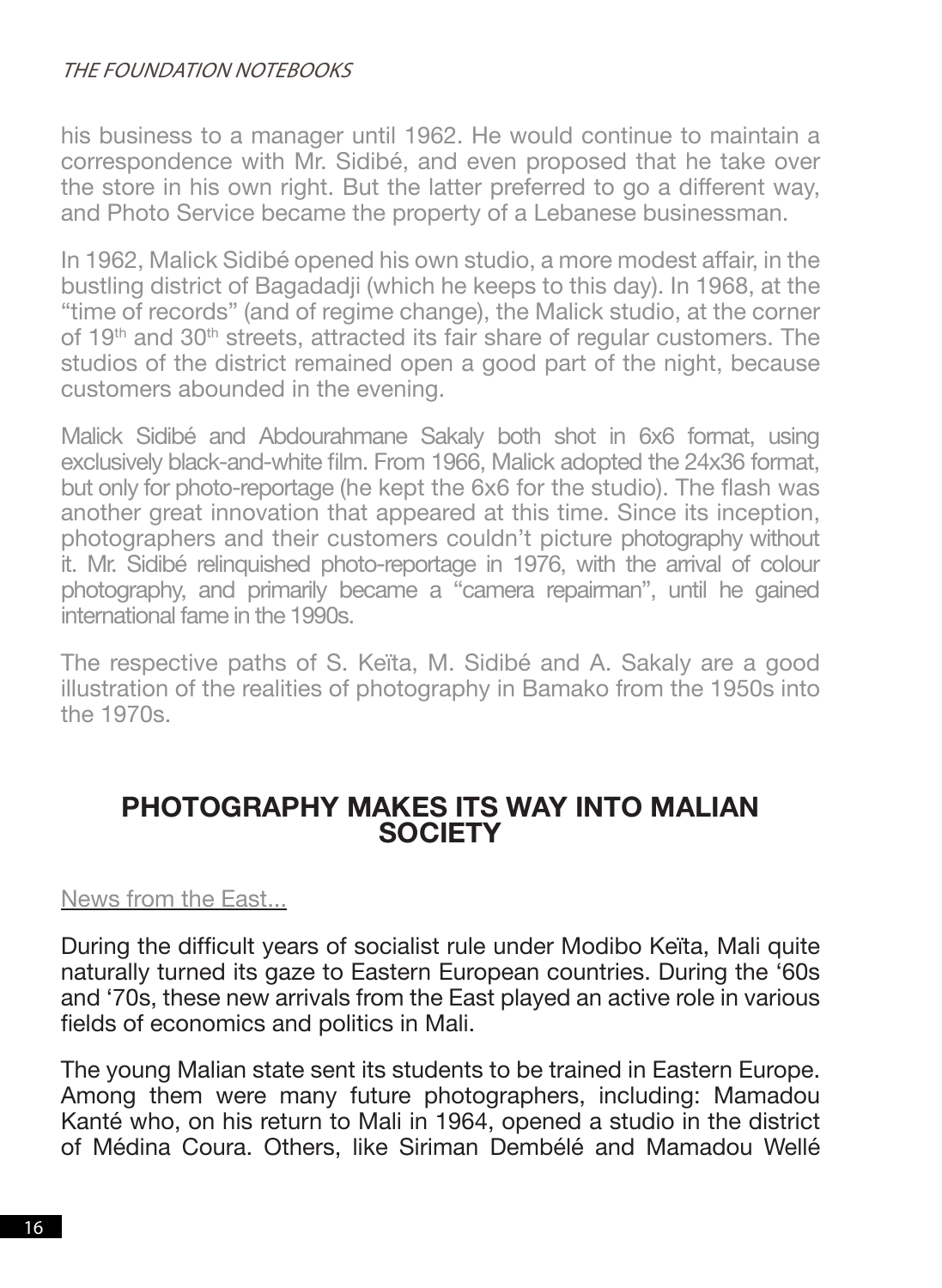Diallo, benefitted from the very thorough technical training dispensed in Europe. So much so that, unbeknownst to one another, they each had the same ambition - to open the first laboratory capable of developing colour photographs in Mali, at the end of the 1970s.

For two decades, a policy of technical co-operation was conscientiously maintained between Mali and Eastern European countries. It is especially visible in official press photography, as embodied in the ANIM (the Malian national information agency) created in 1962. The ANIM became the AMAP (Malian Press and Publicity Agency) in 1992, but remained underresourced and devoid of means of modernization for many years, at the first stirrings of the world economic crisis. Nevertheless, in December 2007 the AMAP signed a partnership agreement with the New China Agency, continuing the tradition of looking to the East for co-operation, and demonstrating a greater desire for "improved cooperation to better showcase the real image of 'The South' in the Western World".

#### A diversifying practice

In a few years, photographic activity quickly diversified in Bamako. The beginning of the 1970s was marked by an upsurge in the numbers of newcomers to the photography trade.

Baba Traoré is one of the Bamako figures who broke through during this period. Trained by Gérard Guillat, he was employed at Photo Service until the store's closing in 1970. The following year, he opened his first studio - Photo Royal - in the district of Dar Salam. In 1975, having known great professional success, the studio moved to the commercial heart of Bamako. Ten years later, it even had a 'minilab', keeping pace with the latest practices in the field, which was rare for a studio photographer who learned his craft 'on the job'. One similar case is that of Gaoussou Dao, the owner of five studios, including two equipped with a 'minilab' (in Sikasso and Bamako). He too had a studio on the (very centrally-located) Avenue de la Nation, from 1979. Bernard Koudemedo, known as Ben, of Beninese origin, Secretary General of the GNPPM (from 1988 to until his death in July 1995), opened his first studio in Bamako in 1975. This brings us to discuss the large foreign presence within the photography profession.

During the 1960s the 'boom' in the profession saw the arrival of many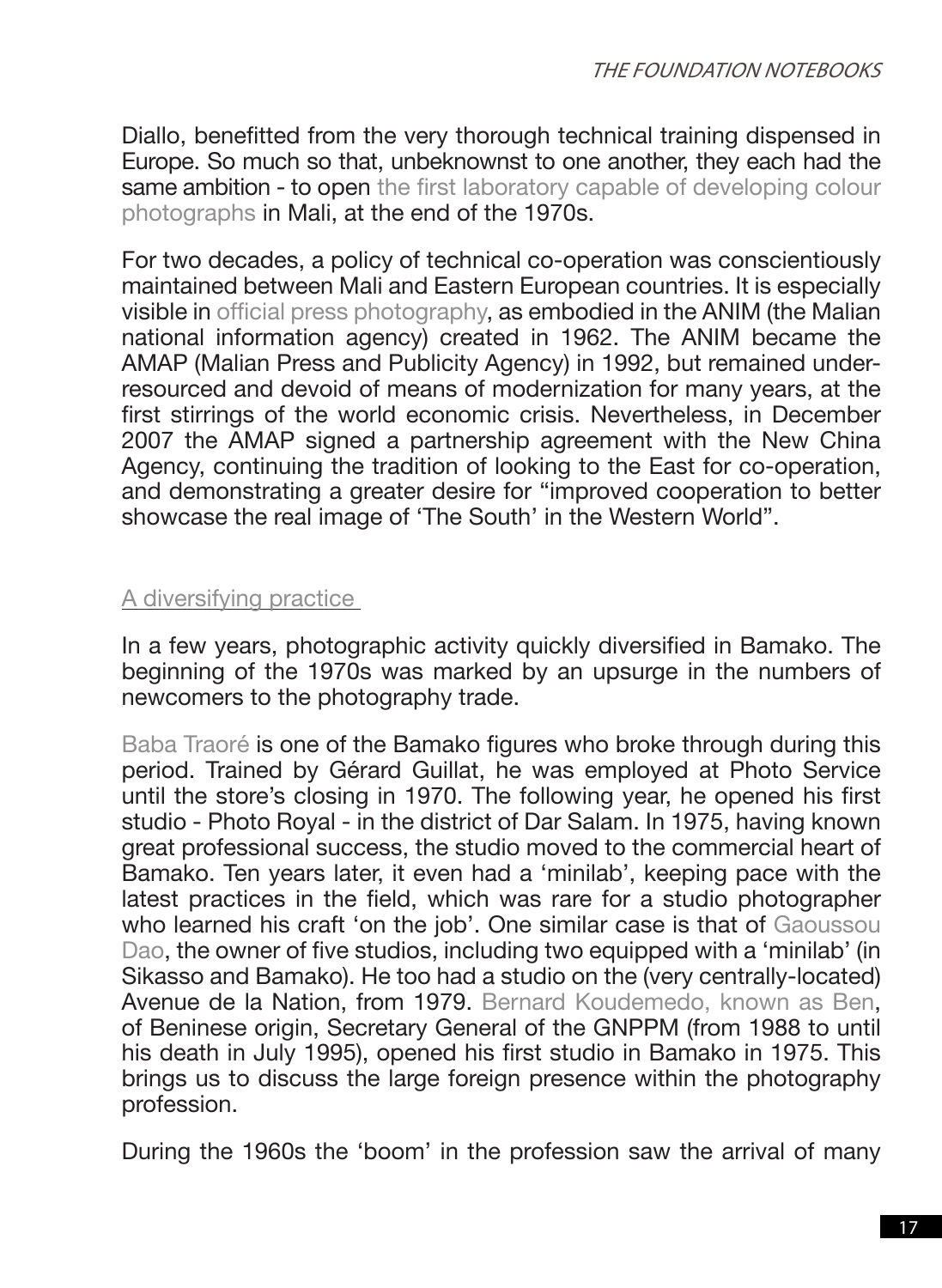#### THE FOUNDATION NOTEROOKS

photographers from coastal countries, particularly from Anglophone countries such as Ghana and Nigeria.

There was a very strong demand for ID photos in the years following independence, as they were needed for a succession of elections. This lead to the emergence of street photographers offering, for a modest sum, 'instant' ID photos. These street photographers worked close to the markets, in towns as well as out in the bush, with wooden cameras made by local artisans, with a lens for focusing, but with neither diaphragm nor shutter speed settings.

In Bamako, the 'koun don wola' ('those who put their head in the hole') are installed alongside the hairdressers, beside the great mosque, and since the early 1960s, the ritual is always the same... The Ghanaians seem to have been the first to have used this technique.

#### A growing practice

Although photography reached all layers of the population from the 1960s, as identity photos became obligatory, many taboos and apprehensions surrounding photography persisted in Malian society for a long period.

At the time of film photography, the photographer was an oddly-separated figure, either admired or scorned, depending on the photographer's particular recollections. He carried out more and more photo-reportage work (with the arrival of flash photography), covering the ceremonies, which mark the life of every family, starting with baptism and marriage.

*In Bamako, every marriage had its official photographer: it was initially a sign of 'class', an 'asset to the celebration'. The photographer became*  part of the spectacle: the more his bulb flashed, the more satisfied the *customers. Certain photographers, aware that people mostly wanted to hear the crackle of the flash, went as far as not putting any film in their camera, to manage costs, as the resulting shots would only be bought in small number.*

The photographer must know how to attract customers, and how to gain their trust, by looking after their image: he is constantly canvassing for business, travelling to meet his customers, all with aim of creating a loyal customer base. Through such kindness and modesty he can even end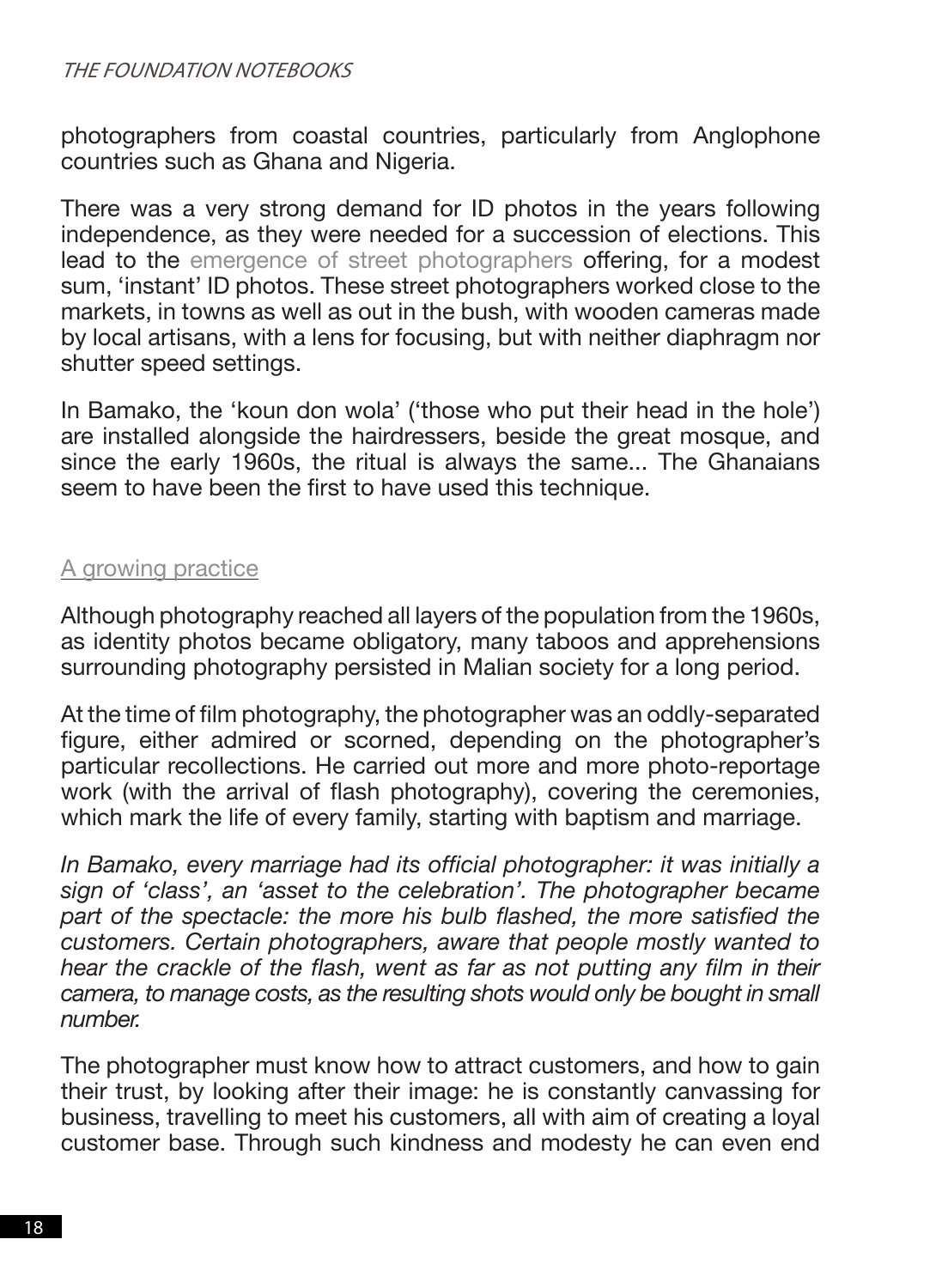up becoming a friend to all the family. The primary quality required of a photographer, besides technical skill, is to be very sociable, knowing how to make himself popular.

It was predominantly in rural areas that customers are more recalcitrant. Photography, even if only in an embryonic state, was now necessary for inhabitants of the bush, who often required ID photos for administrative purposes. Bush photography was mainly practiced on market days.

### **THE ADVENT OF COLOUR**

Colour photography grew in the West in the 1960s. In Mali however, as in the majority of the countries of French-speaking Western Africa, labs specializing in the processing of colour film didn't arrive until the early 1980s.

#### Colourful beginnings

Well before the 1980s, colour photography was available on the Malian market, although rare and expensive: the films were processed abroad, by correspondence, in specialized laboratories in France.

The need for colour made itself felt right from the beginning. Mountaga Dembélé colourized his black-and-white portraits using a brush, coloured paper, and a little water.

From 1975, customers started to demand colour photographs. As the sole intermediaries between the labs and customers willing to pay the price for a colour photo processed in Dakar or in France, studio photographers of the time made large profits. The demand was such that, in 1982, the first initiative to build a laboratory was undertaken in Bamako: Photo-Kola. 'Kola' means 'to wash' in Bambara: in French-speaking Africa, to 'wash a photograph' means to develop it.

Siriman Dembélé is the person responsible for the installation of the first colour laboratory in Bamako, completed by the German firm, Agfa. The market research undertaken before the opening of the laboratory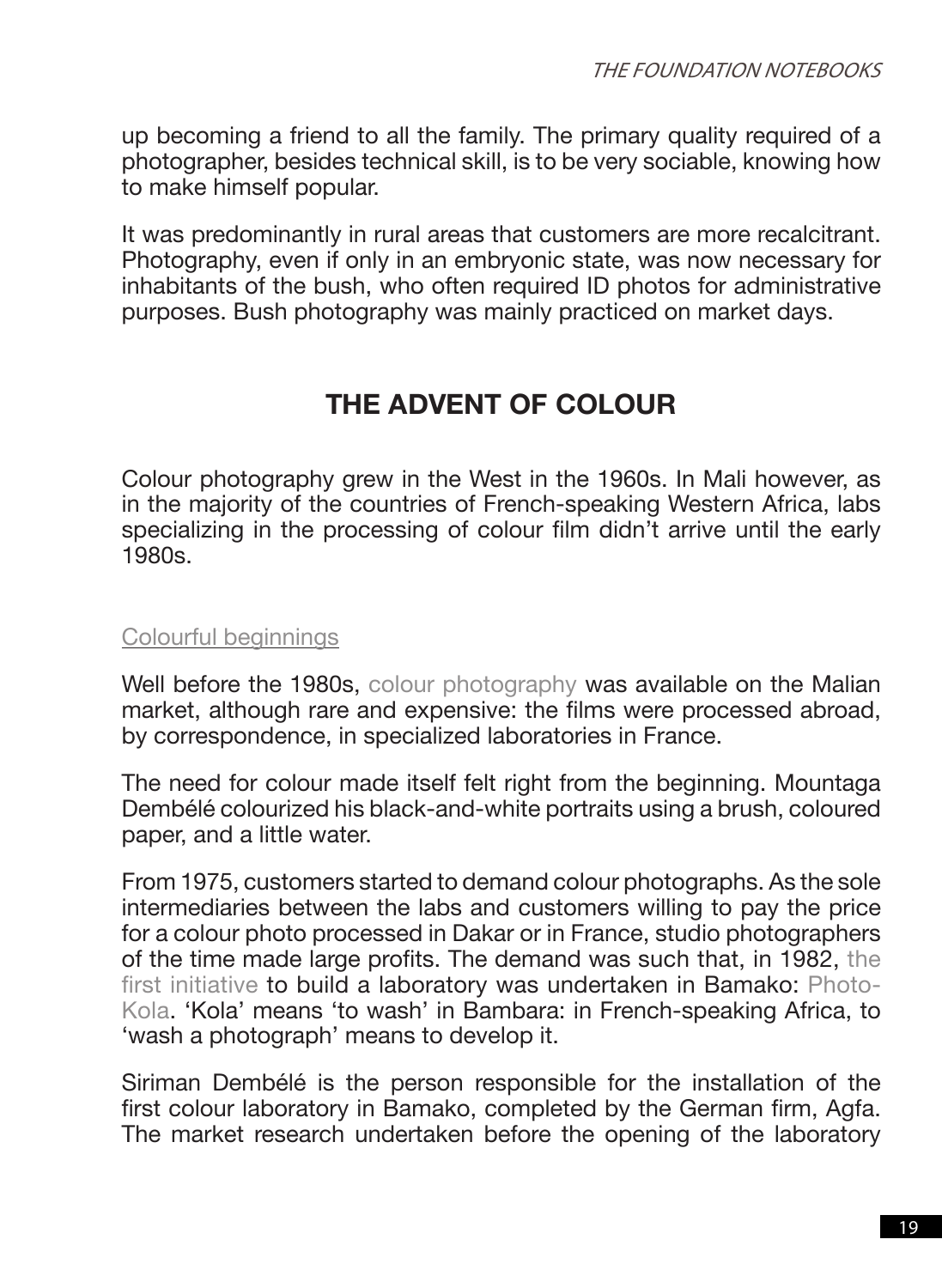#### THE FOUNDATION NOTEROOKS

predicted sufficient demand to expect to process around fifty films per day. However, the laboratory was quickly overwhelmed by demand. This 100% Malian initiative would try to continue for a time in Ségou, eventually disappearing completely in 1985, forced out by stiff competition with a Japanese company.

From 1983, Tokyo Colour, in spite of high prices, attracted a loyal customer base. From 1985, the laboratory, installed not far from the Ministry of Security, also incorporated a studio (for Polaroid ID photos) and a shop. The Ministry was a useful neighbour, as the majority of its identity papers were processed there.

#### The recent expansion of colour laboratories.

In 1986, Boureïma Keïta opened the first Express Photo in Bamako. A second store followed in 1988. By the mid-90s, Photo Express had eight stores, including six in Bamako and two inland.

From 1993, Photo Express held an exclusive contract with Kodak for Mali and thus also acted as a supplier for all the other laboratories (except those operated by the Asian owners).

Other, more modest, initiatives also emerged: certain studio photographers or European-trained technicians, such as S. Dembélé, set up their own businesses. Others who followed this path include Baba Traoré, proprietor of Photo Royale and Gaoussou Dao, owner of Photo Kyassou. They were experienced in the field and built their businesses through passion and a thirst for success. However, career paths such as these are rare, because such 'sole-trader' enterprises are fraught with risk.

Among other Malian-owned-and-operated laboratories, honourable mentions should also go to Baba Doumbia (Arc-en-Ciel laboratories) and Siriman Dembélé, the pioneer of colour photography in Mali who, in 1991, opened Colour Bank.

Each of these lab owners or managers received regular training and the latest technological innovations from the large photographic firms. However, their new-found prosperity was put in jeopardy by the sensational entry into the colour photography market by South Korean firms.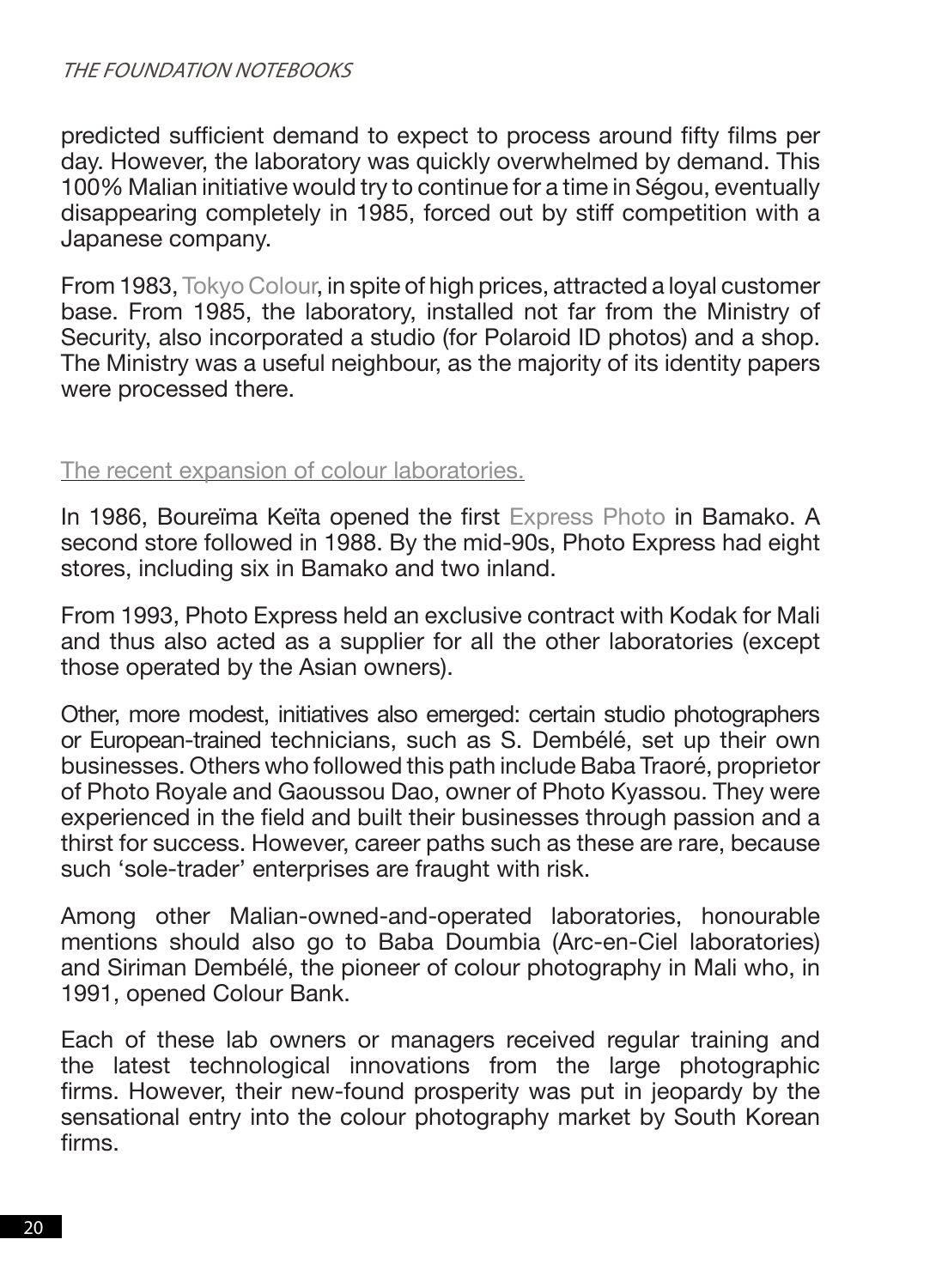The Lion Photo lab opened its doors in 1993, right in the centre of Bamako, and rapidly claimed its place in the market. The Korean presence grew year-on-year, weaving a network of independent laboratories, but which all followed the same business model and adopted the same marketing strategies. Itinerant photographers comprised the majority of the customer base of these Korean labs.

The Korean labs followed policies that fostered the growth of the phenomenon of the 'itinerant' photographer. It is true that such policies were upheld in practically all the city's laboratories, but the Koreans were, by far, the most efficient. In Bamako, this 'customer-based' strategy bore fruit: the Lion Photo laboratory was permanently busy. Many young itinerant photographers used it as their base.

With the success of Lion Photo, other Koreans settled in Bamako, such as Korean Photo, which opened in 1995, in the Hippodrome district.

The rising popularity of digital photography over film photography would go on to considerably change the market some fifteen years later, with the creation of labs entirely dedicated to digital prints.

#### Traditional structures undermined...

Studio photographers were the first to suffer with the arrival of colour. Up to that point, they held a monopoly over the darkroom (i.e. the development and printing of films). However, as colour photography began to take the place of black-and-white images, it was no longer profitable for them to practice blackand-white portrait photography or photo-reportage. Identity photos remained the last gap in the market that they could still fit for profit. But they faced competition from the itinerant photographers in this domain, as the latter too could also create black-and-white ID photos from colour film.

Little by little, photography studios began to disappear in the 1980s. Those still active today, barely ticking over, make their living almost exclusively from identity photos. The older photographers preferred to fold up and take an early retirement. The young people who entered the profession just before the arrival of colour photography find themselves faced with enormous obstacles to overcome.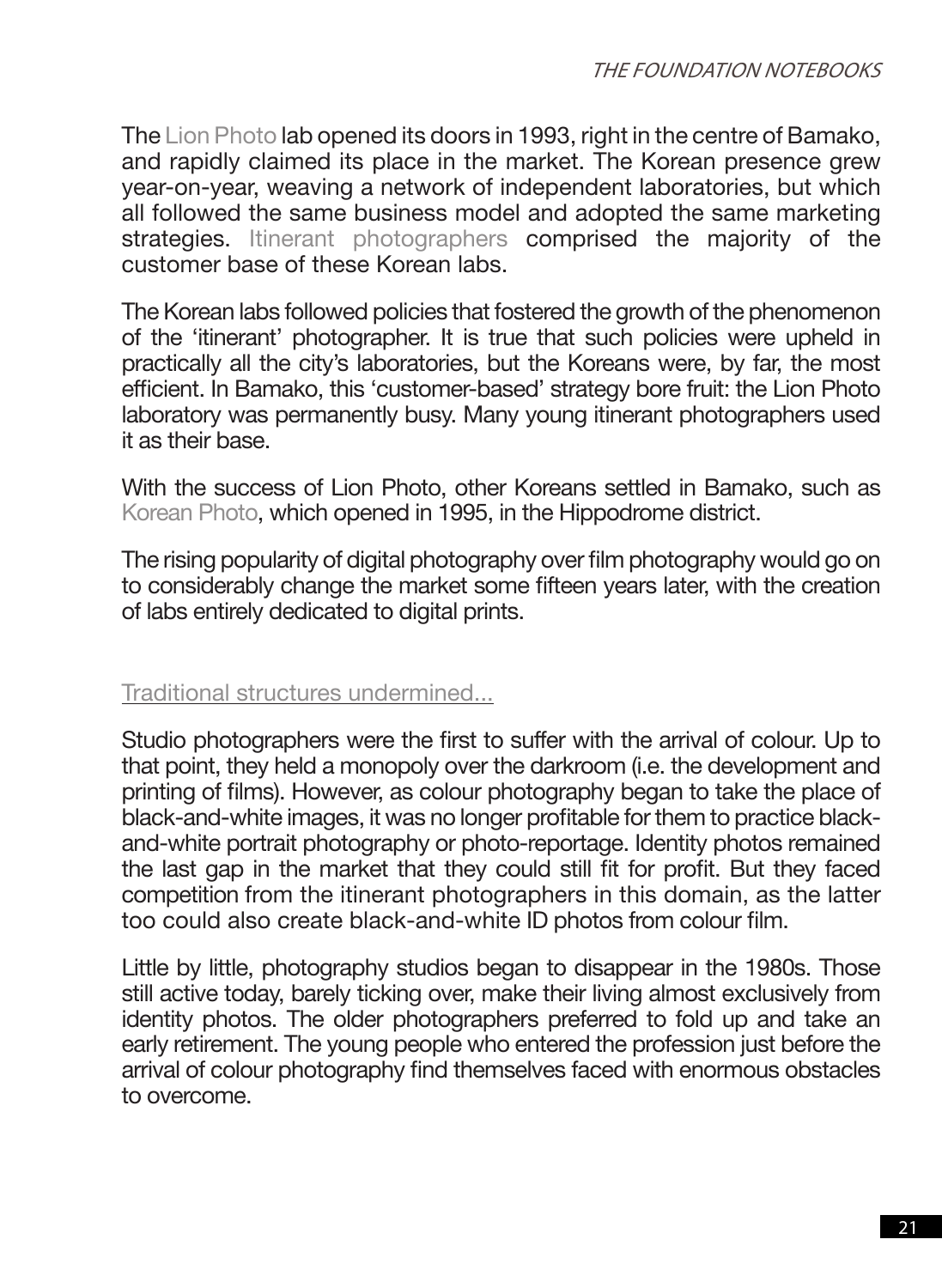Studio photographers trained in black-and-white take a dim view of colour photography. However, they did not turn their backs on the itinerant photographers: some even sought to help them, in an effort to share their knowledge. Others collaborated with them in the production of identity photos, which they printed in black and white, the sole guardians for the moment of this craft knowledge.

With their studios deserted, photographers were forced to find alternate solutions, including diversifying their services by obtaining video equipment, and offering the 'greatest' innovation. But obtaining new equipment meant going into debt, and precious few managed to get out of it... In recent years, the rapid emergence of digital photography, despite high material costs, has further darkened the future for studio photographers, whose darkrooms are now definitively relegated to the status of museum pieces!

## **THE PHOTOGRAPHERS' REACT...**

#### A desire to organize themselves: the GNPPM.

In view of the growing difficulties facing the profession, a group of photographers tried to react by gathering as many of their professional colleagues together as possible behind a unifying idea: the standardization of photography tariffs.

Born in December 1987, the Malian National Association of Professional Photographers, chaired by Malick Sidibé, officially came into existence in 1988. Its influence grew, with sections created in secondary cities and representatives spread throughout the country.

In order to become a member, the primary condition is to be "a professional and holder of a licence so stating". The union, whose primary objectives are to set standard prices to be respected by all members, studio and itinerant photographers alike, and above all, to structure a profession which needed formal recognition and written statutes, was unable to keep its promises.

The prices fixed by the group were never respected: competition was too wild to be able to apply them without 'ruffling some feathers', at least as the majority of its members saw it.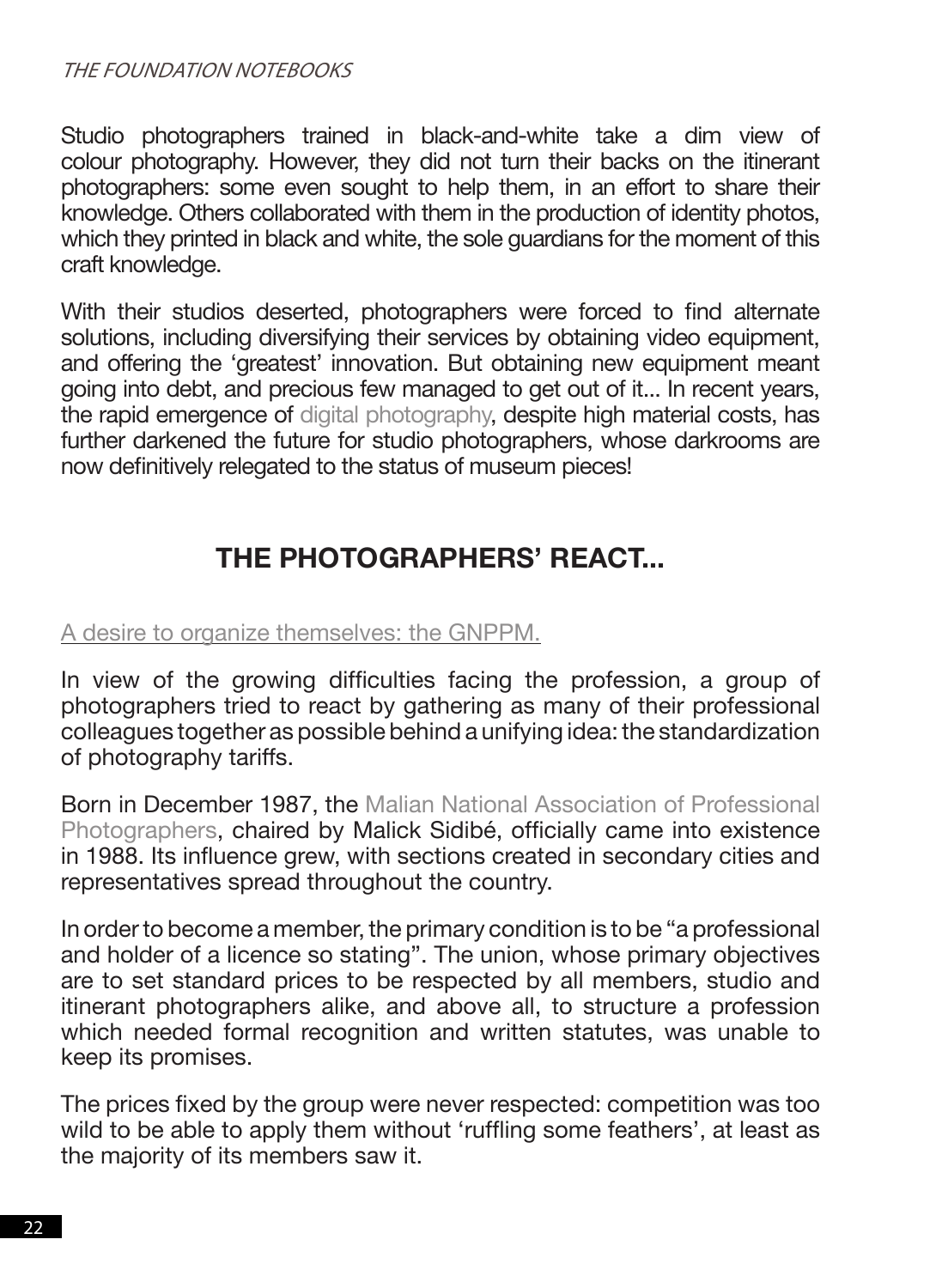#### The itinerant photographer phenomenon

There is not one, but several types of itinerant photographer. What they do have in common though is that they do not have a studio, and thus have greatly reduced overheads.

The vast majority of these itinerant photographers seek first and foremost a job that is easily accessible and with low entry costs: all that is required is a cheap camera and some rolls of colour film. With the advent of digital photography, start-up requirements have become even simpler. Among the other advantages offered by this mode of work: the ability to learn quickly 'on-the-job', and flexible work schedules.

Itinerant photographers work in the economic sector known as 'the black market'. Those who work in this precarious environment are, for the most part, students and other young people. They are "young people who, unemployed and without other outlets, took up photography." They consider themselves photographers "of necessity", but 'professionally', they don't call themselves photographers.

Moussa Traoré, a photographer since 1980, "(takes) in-home photographs, but is planning a modern studio", just like Kaly Diawara who would like to extend the range of services he can offer, with a particular interest in the methods used to print a photograph onto all kinds of supports. Both are experienced itinerant photographers who have since turned professional, and thus legally declared operations. They both have a 'personal strategy' to create a loyal customer base and charge rates in line with those of the studios. They belong to this 'other' category of photographers - older - who include in their ranks former students or former civil servants, especially teachers.

Sometimes, they keep their teaching jobs and practice photography in their spare time to supplement their income. This is a situation common to most, if not all - itinerant or studio - photographers working inland. Just as Mountaga Dembélé did in the 1940s and '50s.

In these examples there is an evident continuity between the colonial period and the current period: the teacher would likely be the designated person, and it is especially true in bush, to carry out the function of photographer.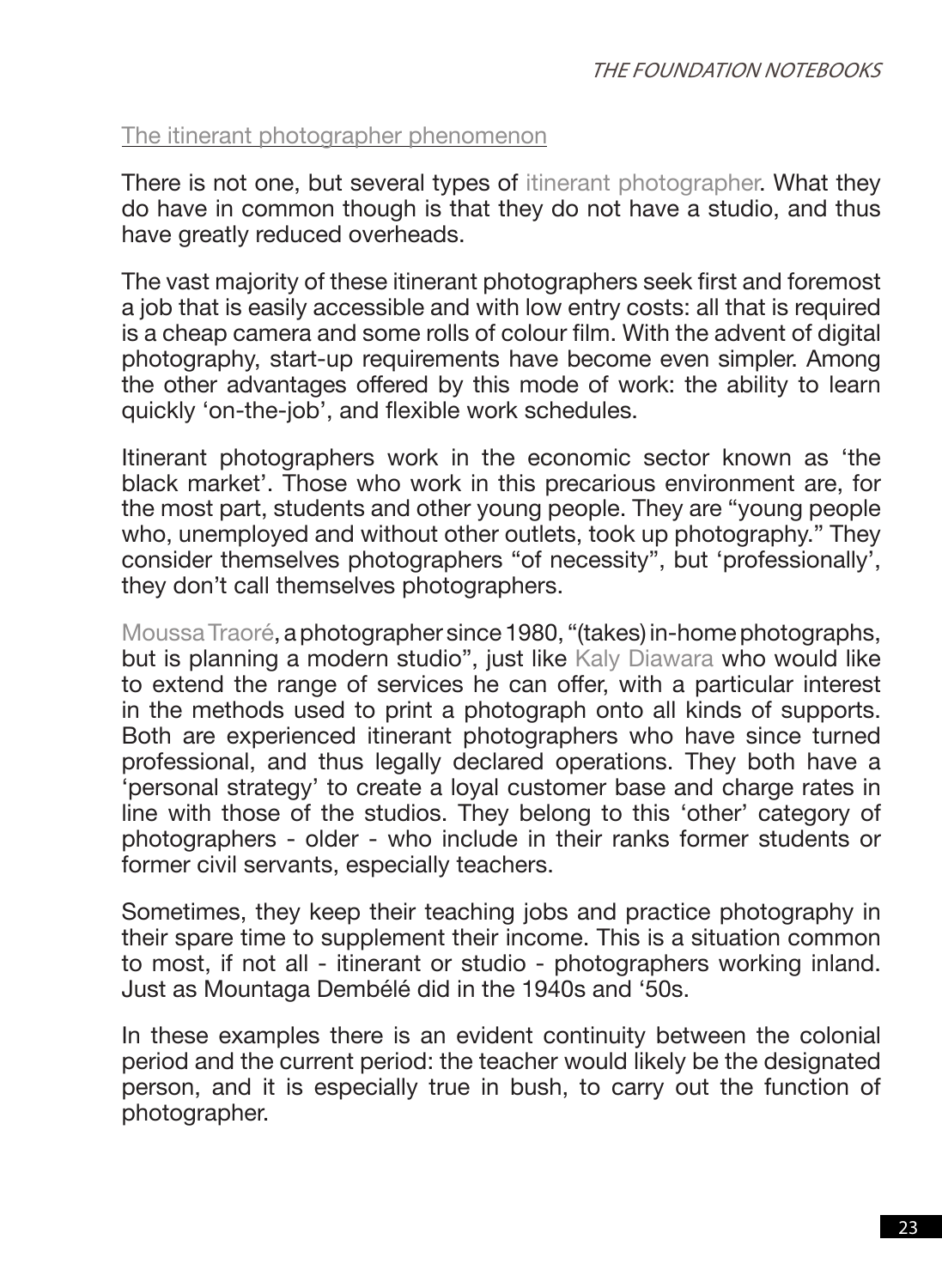The majority of itinerant photographers are, however, simply regular citizens who have found in this work a relatively easy means to provide for their everyday needs. Very often without any experience, they go out hunting for customers, offering cut-price photos. The majority of these itinerant photographers can be found at Kim Lion which, when compared to the other photo labs in Bamako, stands out as a true photo-processing 'factory'.

## **THE LIFE OF A PHOTOGRAPHER IN BAMAKO TODAY**

#### A profession in disarray...

The recent upheavals, over such a short time frame, have put the alreadyfragile status of the profession in danger. Even the very competence of the photographer is being called into question. Can 'photographer' still be considered an occupation in its own right in modern Bamako? Where is the line between professionalism and amateurism?

The processing laboratories, which had already shaken the foundations of the profession, engaged in a ruthless price war, especially following the devaluation of the franc CFA in January 1994. Another war is fought between licensed establishments (the processing labs and specialized photography stores), which sell colour film and other accessories such as batteries, and the vast network of black-market street peddlers offering - often fake, mostly from Nigeria equipment.

#### A time of crisis?

The production of colour photos, processed by machine (either from film or digital sources), has never been as large or as cheap, especially when compared to the traditional black-and-white production of the photography studios until the early 1980s. Photography has become an everyday commodity, a routine fact of daily life for Malians.

What do the first photographers of 1940s - with their solid practical and theoretical knowledge transmitted to them by the colonial visitors and who were passionate about their trade - and the young itinerant photographers of today - without experience of the trade and largely indifferent to photography, which is simply a means to earn a living for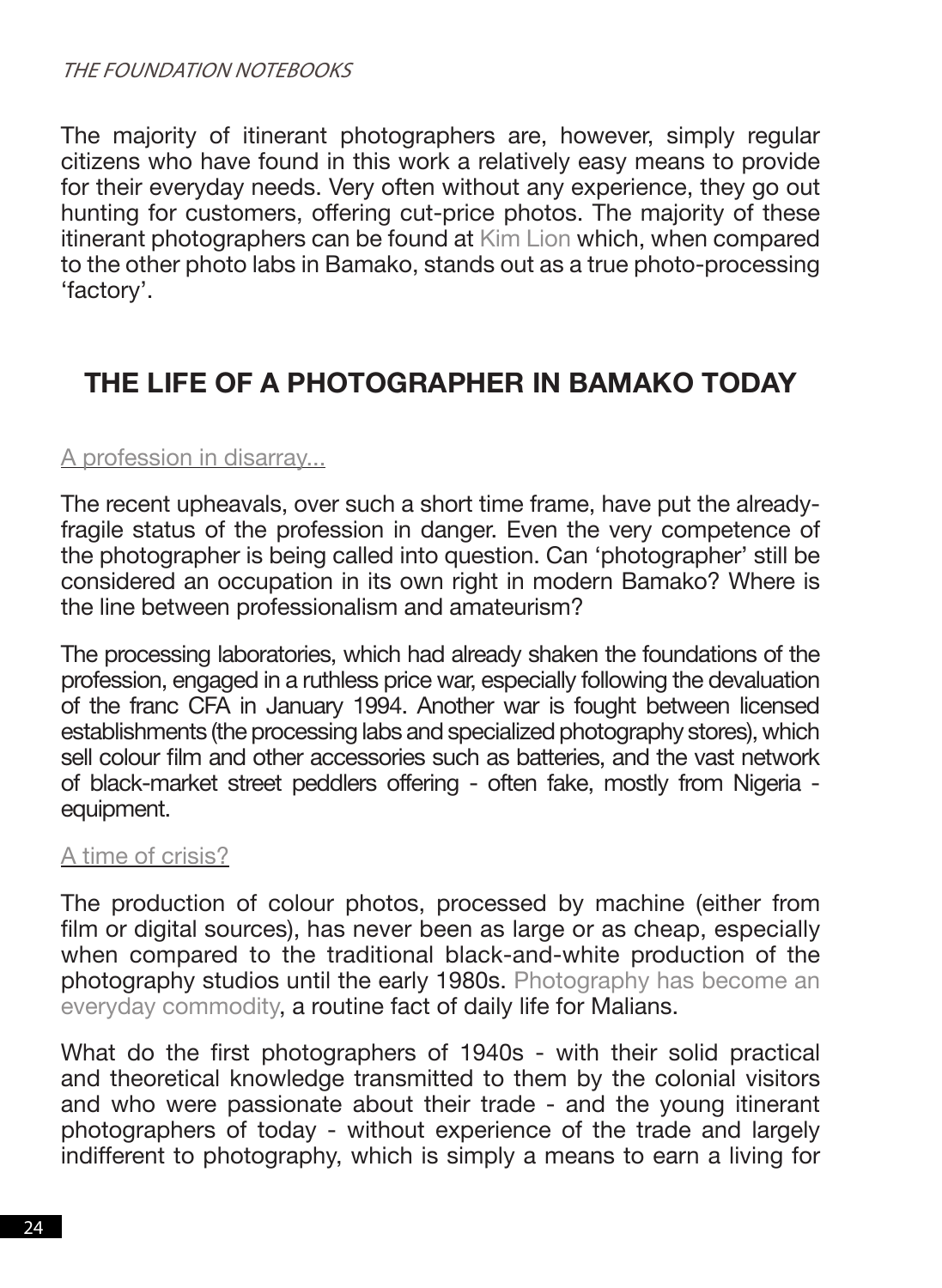them – have in common? Their amateur, undeclared status - working on the black-market, their activities hidden from the State. But if the former can honestly be described as professionals, by dint of their vast knowledge of photography, the latter need put in little effort in terms of formal study or apprenticeship to set themselves up as a 'photographer'. Wherein lies the fault? With the increasingly sophisticated cameras, which require a simple push of a button to get the shot? With the colour processing labs that take care of development and printing, leading to widespread ignorance regarding the associated techniques? However, we cannot simply ignore the recent explosion in photographic output: if photography is losing out in terms of quality, it is gaining in terms of quantity.

This difficult period, as the photography industry searches for new paradigms, is experienced differently by studio photographers, itinerant photographers and lab owners, the latter being the big winners from the successive 'revolutions' - first colour, then digital - which contributed to trivialising the photographic act in Mali.

#### The "Digital Revolution"

At the dawn of the new millennium, digital photography has quietly settled into everyday life. Photography professionals are the avant-garde of a revolution that will allow a thorough democratization of photography. Each individual now possesses the tools that enable him to document his own life, to share his images and to receive other peoples' on his smartphone. But professional photography has not disappeared because, even in the era of the selfie, there is still the need for a trained eye to cover parties, ceremonies and other events, and create professional portraits. The greatest challenge of the 'digital revolution' resides in conservation: how, for example, can we efficiently preserve the memory of photographs which are only rarely, if ever, physically printed?

Around the "Rencontres africaines de la photographie»

In December 1994, the first "Rencontres africaines de la photographie" (Encounters with African Photography) were held in Bamako (renamed «African Photography Encounters» in 2005), a salutary initiative which brought the presence of such African photography, resourceful in the face of often difficult working conditions, to the attention of Western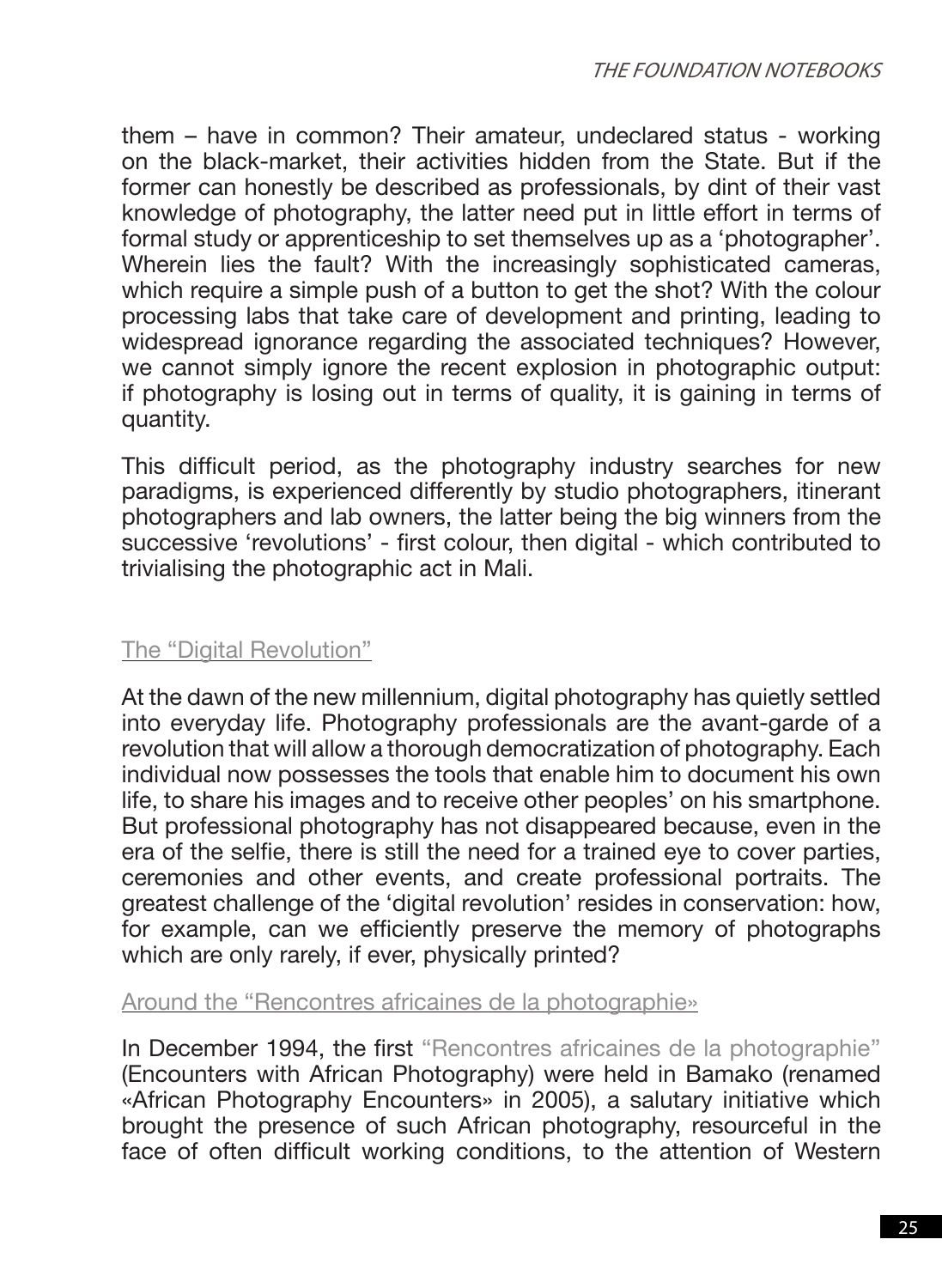photography circles. Seydou Keïta, 'discovered' in 1992, as well as Malick Sidibé (awarded a Golden Lion at the Venice Biennale in June 2007 for his lifetime's work), used this event in Bamako as a springboard for their careers. «Encounters with African Photography» has made it possible for future Seydou Keïtas to emerge, to affirm the quality and specificity of African photography, and to offer the necessary support to these photographers, these 'makers-of-images' who have a role to play in the construction of the Africa of tomorrow . This event must be a part of «a program of inter-African actions (...) devoted to African photography, including research and training projects, exhibitions, encounters, publications», with the ultimate goal to «index, before it is too late, the collections of historic documents that are poorly conserved or unfairly ignored».

With each edition that took place, the organizers realized that these missions, written without any particular thought to the Bamako context, were out of step with the realities on the ground, and that the events were having difficulty attracting a local audience, hence the increased efforts, with each new edition, placed on marketing and communication.

In Mali photographers, but also cultural actors in other domains, dream of further «Encounters». Since the launch of this event, voices of protest have risen in the press to criticize the lack of involvement of Malian photographers in the organization of each «Encounter». At the very first edition in 1994, representatives of Malian photography launched a call to greater support and mutual aid and poured their hopes into the creation of a 'Maison de la Photographie' which could be used as meeting point between African photographers and those from other continents. Ten years passed before this project finally came to fruition. In 2003, the Maison Africaine de la Photographie opened its doors in the shining new buildings of the National Library of Mali. However, today, it is already under threat of closure as it is failing to fulfil the purposes with which it was tasked, including that of offering support to the emerging Malian photography scene.

Promoting photography, also, and above all, means opening training centres. In 1996, a professional training centre for young girls opened in Bamako, in the Lafiabougou district. Upon its closure in 2003, its mission was taken over by another project, the Centre de Formation en Photographie (CFP - Photography Training Centre), launched by the Swiss NGO, Helvetas. The CFP became completely independent in 2005.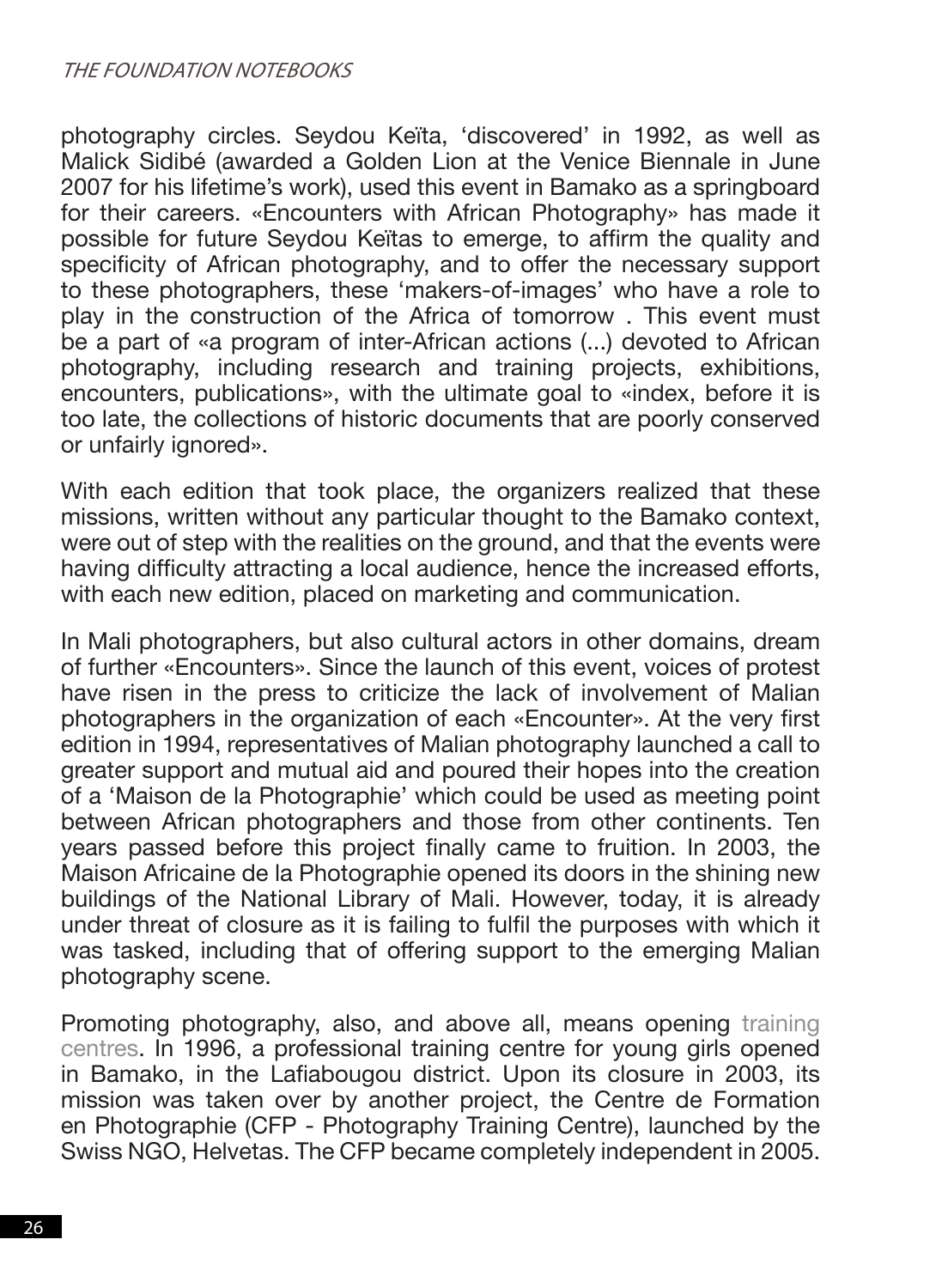The promotion of photography also includes opening permanent exhibition spaces, such as the Chab Gallery, located at Bamako-Coura and launched in 2000 by Chab Touré, a professor of philosophy at the National Institute of Arts. The Chab gallery moved to Ségou in 2010, where it was renamed "Carpe Diem".

Something unquestionably arose at these "Encounters", but it still has trouble making its mark and seems even today to be unknown to most Bamako inhabitants, even if the next biennial event, scheduled for November 2015, after a four-year interruption caused by the Malian crisis of 2012-2013, is forecast as "the edition of New Beginnings".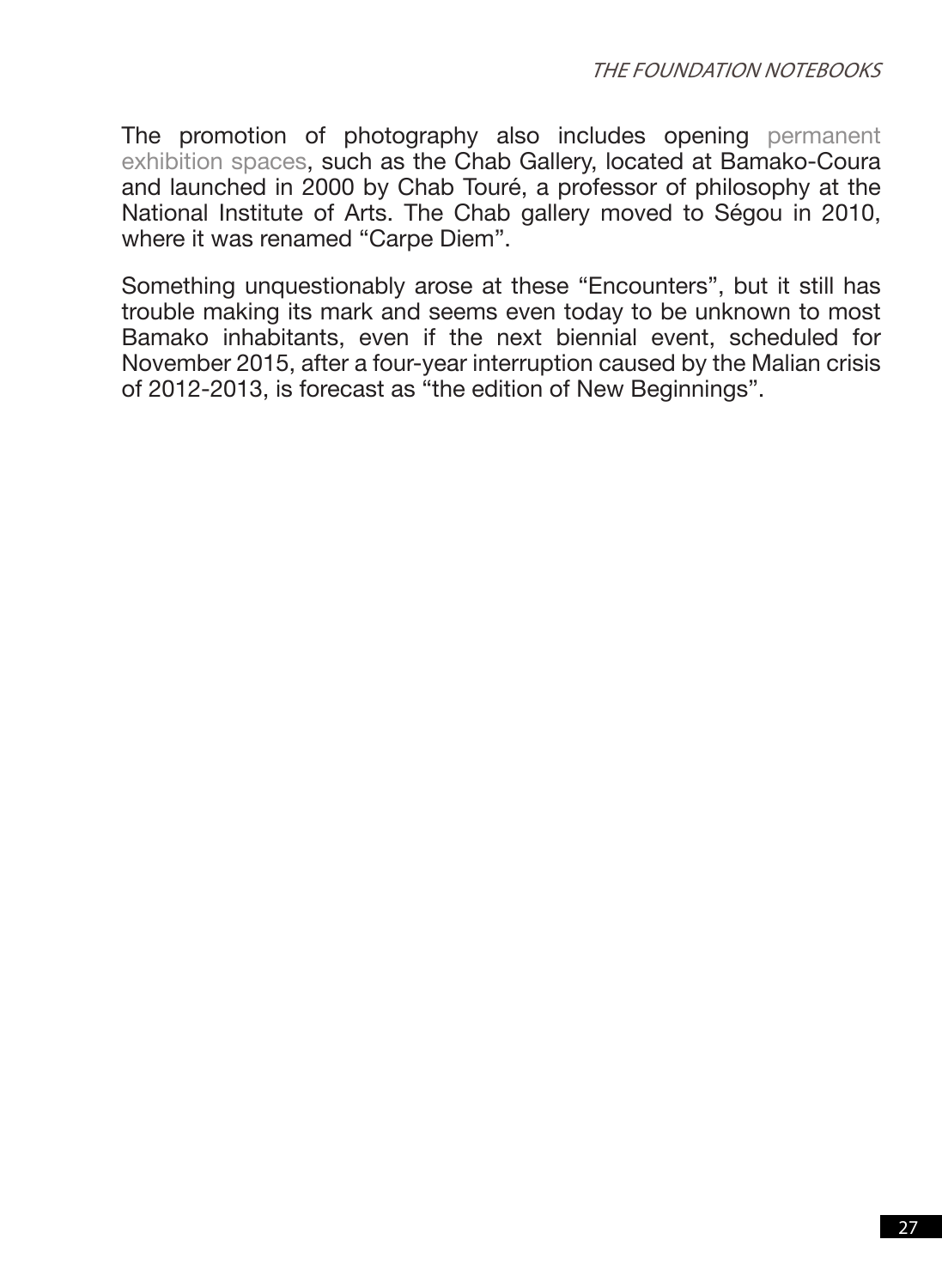#### THE FOUNDATION NOTEBOOKS





Malick Sidibé *Devant les disques / In front of the records*

1972



Malick Sidibé *Vue de dos / Back view* 2001



Malick Sidibé *Combat des amis avec pierres / Friends fight with stones* 1976